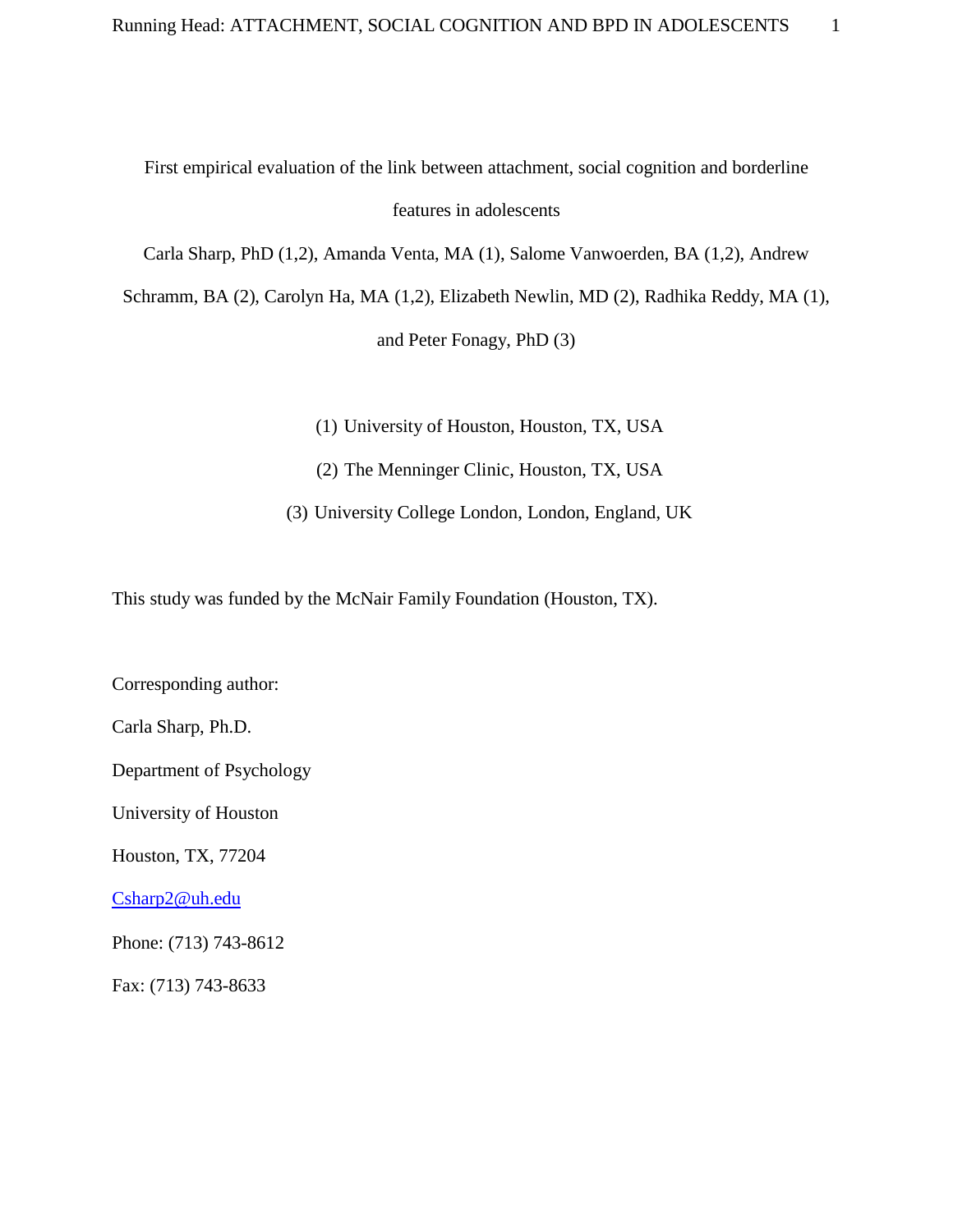#### **Abstract**

**Objective:** Several developmental models of borderline personality disorder (BPD) emphasize the role of disrupted interpersonal relationships or insecure attachment. As yet, attachment quality and the mechanisms by which insecure attachment relate to borderline features in adolescents have not been investigated. In this study, we used a multiple mediational approach to examine the cross-sectional interplay between attachment, social cognition (in particular hypermentalizing), emotion dysregulation, and borderline features in adolescence, controlling for internalizing and externalizing symptoms.

**Method:** The sample included 259 consecutive admissions to an adolescent inpatient unit (*M*age  $= 15.42$ ,  $SD = 1.43$ ;  $63.1\%$  female). The Child Attachment Interview (CAI) was used to obtain a dimensional index of overall coherence of the attachment narrative. An experimental task was used to assess hypermentalizing, alongside self-report measures of emotion dyregulation and BPD.

**Results:** Our findings suggested that, in a multiple mediation model, hypermentalizing and emotion dysregulation together mediated the relation between attachment coherence and borderline features, but that this effect was driven by hypermentalizing; that is, emotion dysregulation failed to mediate the link between attachment coherence and borderline features while hypermentalizing demonstrated mediational effects.

**Conclusions:** The study provides the first empirical evidence of well-established theoretical approaches to the development of BPD.

**Keywords:** Borderline Personality Disorder, attachment, social cognition, hypermentalizing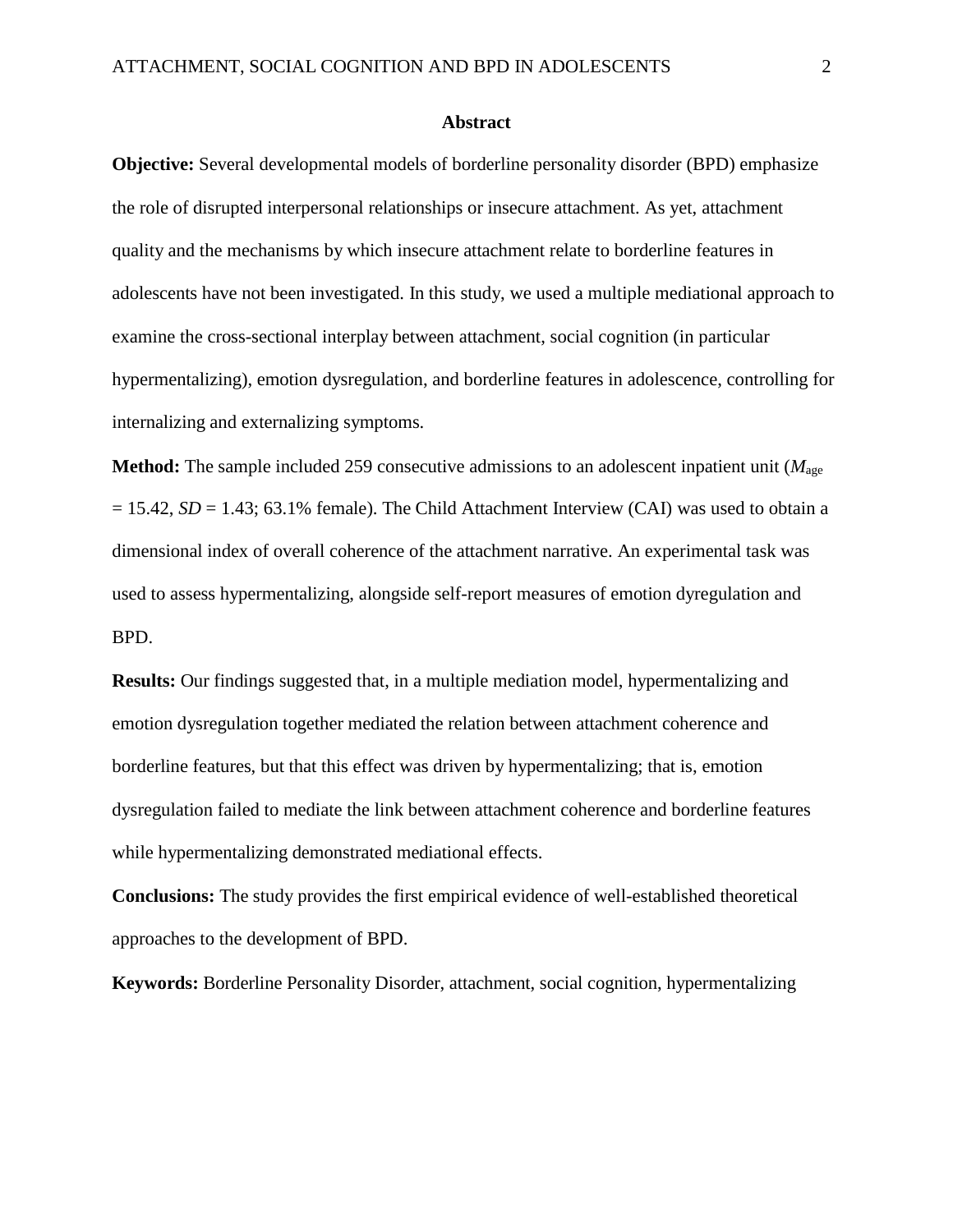**Abbreviations:** BPD, borderline personality disorder; BPFSC, Borderline Personality Disorder Features Scale for Children; CAI, Child Attachment Interview; DERS, Difficulties in Emotion Regulation Scale; MASC, Movie Assessment of Social Cognition; VIF, variance inflation factor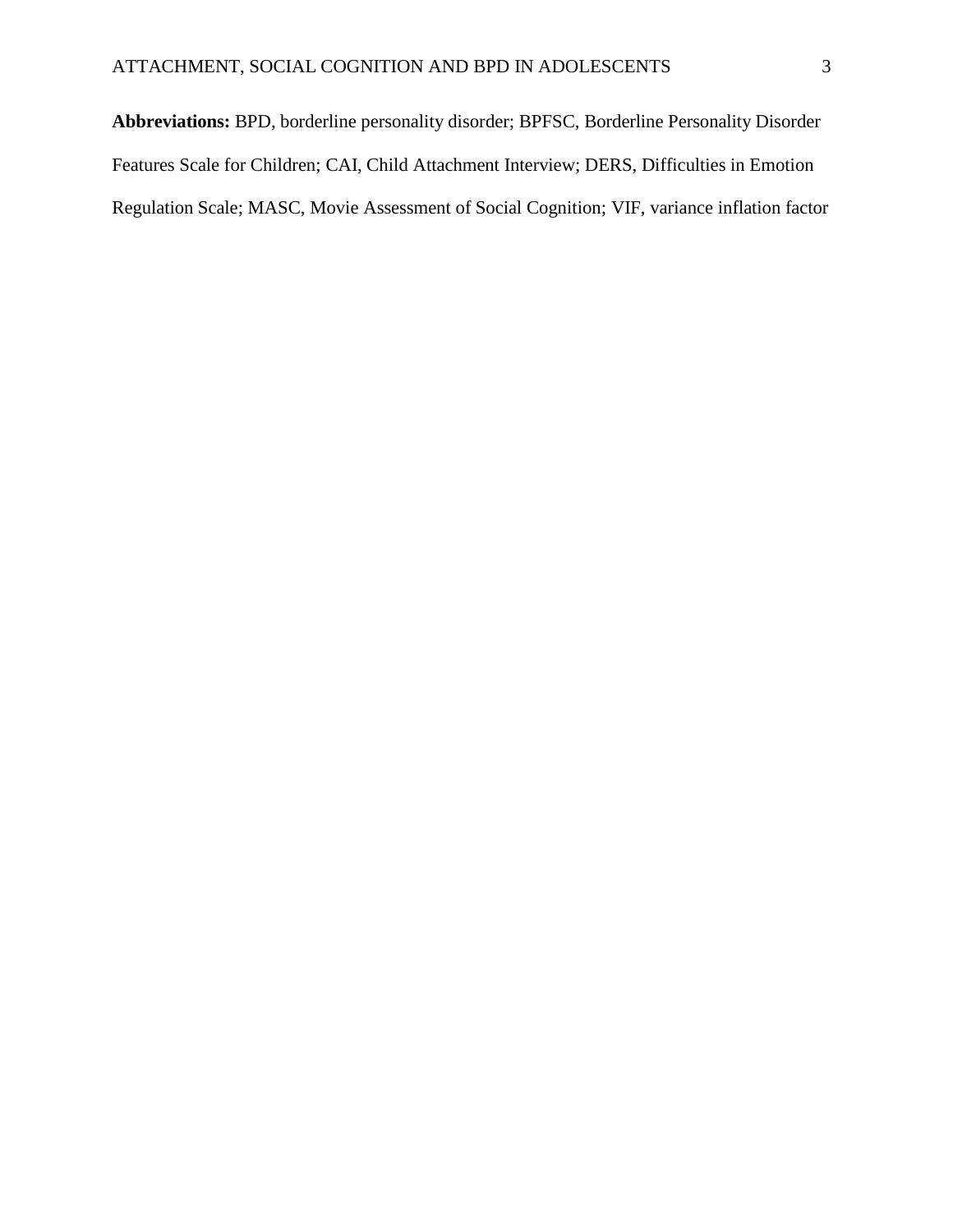#### **Introduction**

Despite historical concerns about the validity of the construct of borderline personality disorder (BPD) in adolescence<sup>[1](#page-21-0)</sup>, there is now general consensus it constitutes a valid and reliable diagnosis.<sup>[2,3](#page-21-1)</sup> Evidence in support of the diagnosis in adolescence includes longitudinal continuity, a genetic basis, overlap between adolescent and adult BPD in terms of the latent variables underlying symptoms and the risk factors associated with BPD, and evidence for marked separation of course and outcome of adolescent BPD and other psychiatric disorders.<sup>[4](#page-21-2)</sup> In adolescence, BPD affects 11% of psychiatric outpatients<sup>[5](#page-21-3)</sup> and 30%-49% of inpatients.<sup>[2,6](#page-21-1)</sup> Populations diagnosed with BPD have increased rates of hospitalization, $^7$  $^7$  poor clinical and psychosocial functionin[g,](#page-21-5) <sup>8</sup> and remain a challenging group to treat.<sup>9</sup> Furthermore, a diagnosis of BPD may negatively impact adolescents' ability to achieve important developmental milestones as they move into early adulthoo[d.](#page-22-1)<sup>10</sup> Taken together, these observations strongly suggest that early intervention is important to prevent entrenchment of psychopathology over time.

The identification of factors that may contribute to the causation, maintenance or exacerbation of a disorder is important to advance treatment<sup>[11](#page-22-2)</sup> Disrupted interpersonal relationships and insecure attachment have long been described as an important correlate and etiological factors of borderline pathology.<sup>[12,13](#page-22-3)</sup> Empirical evidence has supported the link between insecure attachment and BPD cross-sectionally and retrospectively in adults, $14,15$  and prospective longitudinal studies have shown that attachment disturbance in infancy and adolescence predicts BPD symptoms in adulthood.<sup>[16-18](#page-22-5)</sup> However, the cross-sectional relation between attachment and borderline features in adolescents is yet to be examined.

While examining the cross-sectional link between adolescent attachment and borderline features is in itself important, such an understanding would be incomplete without considering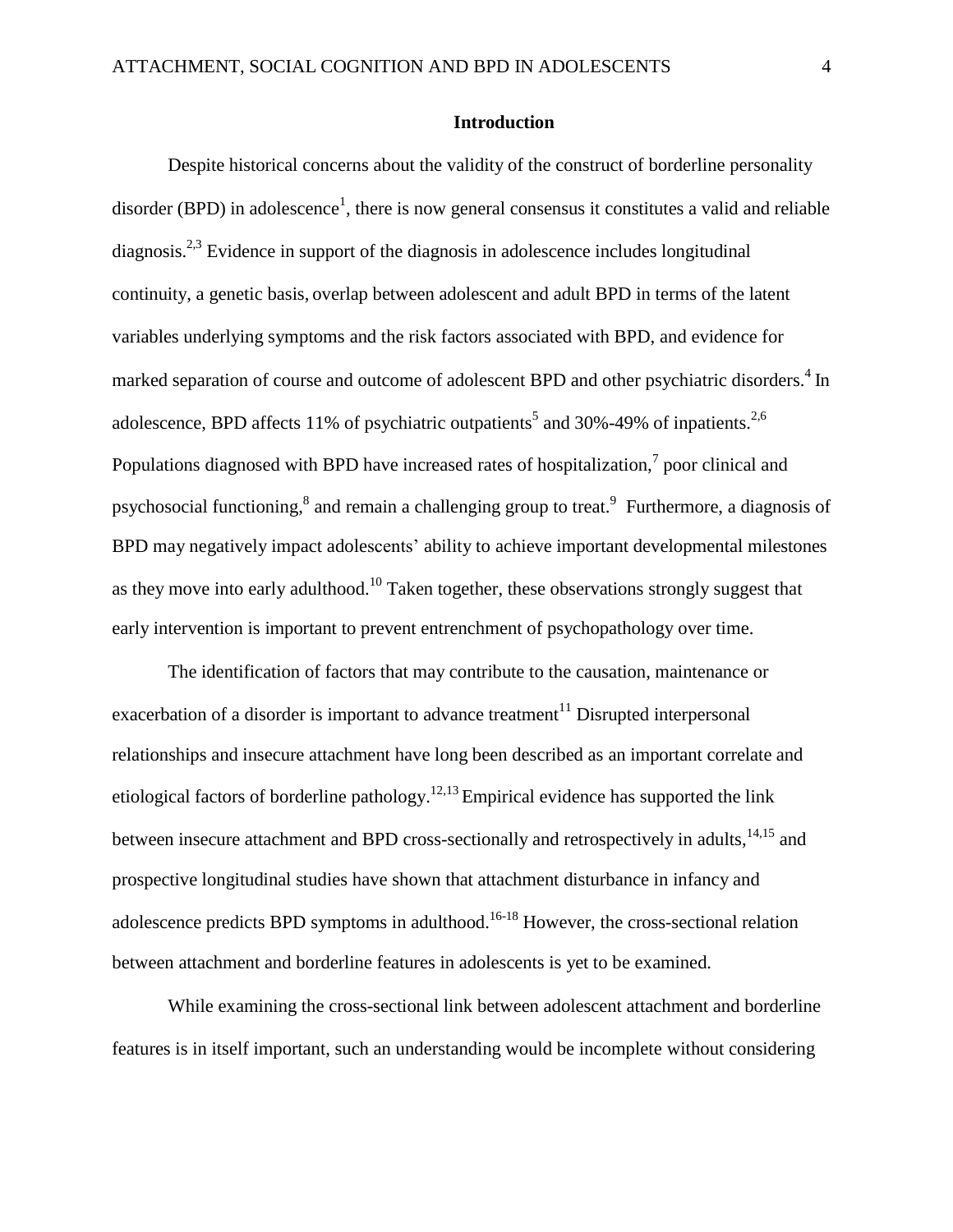underlying mechanisms. Two of the most likely mechanisms by which attachment may affect the development of BPD are social cognition (or mentalization) and emotion dysregulation. Mentalizing is defined as a metacognitive capacity to think about one's own thoughts and feelings and those of others as one attempts to predict and understand behavior<sup>[19](#page-23-0)</sup>. It involves attributing mental states ( e.g. emotions, desires, beliefs) to self and others and forms the basis for attachment relationships and the development of self $20,21$ . Mentalizing includes both interpersonal (―other‖) and intrapersonal (―self‖) processing and involves both cognitive and emotional processing. It may be seen as the end-result of optimal meta-cognitive processing, although the latter is conceived of as a broader construct<sup>[22](#page-23-2)</sup>. Due to the multi-component nature of mentalization, it is thought that different components of mentalization may be uniquely affected in certain disorders<sup>[23,24](#page-23-3)</sup>. The mentalization-based theory of BPD as described by Fonagy and co-workers<sup>[20,21](#page-23-1)[,25,26](#page-24-0)</sup> posits that impairment in all the facets of mentalizing capacity partly explains the interpersonal difficulties associated with BPD. Moreover, Fonagy and colleagues have argued that disruptions of early attachment experiences can derail social-cognitive (or mentalizing) development, thereby leading to BPD. While prior studies support the link between mentalizing and BPD in adults (see Sharp and Sieswerda<sup>[27](#page-24-1)</sup> for a review) and, recently, adolescents,<sup>[28,29](#page-24-2)</sup> to our knowledge, no studies have directly tested a model in which attachment insecurity is associated with mentalizing impairment, thereby potentiating increases in levels of borderline features. Moreover, while evidence exists for the link between attachment security and mentalizing in infants<sup>[30,31](#page-24-3)</sup> and pre-adolescent children<sup>[32,33](#page-25-0)</sup>, there is a lack of empirical evidence in adolescents $34$ 

The second likely mechanism by which attachment insecurity may affect the development of borderline features lies at the basis of Linehan's<sup>[35](#page-25-2)</sup> developmental model of BPD.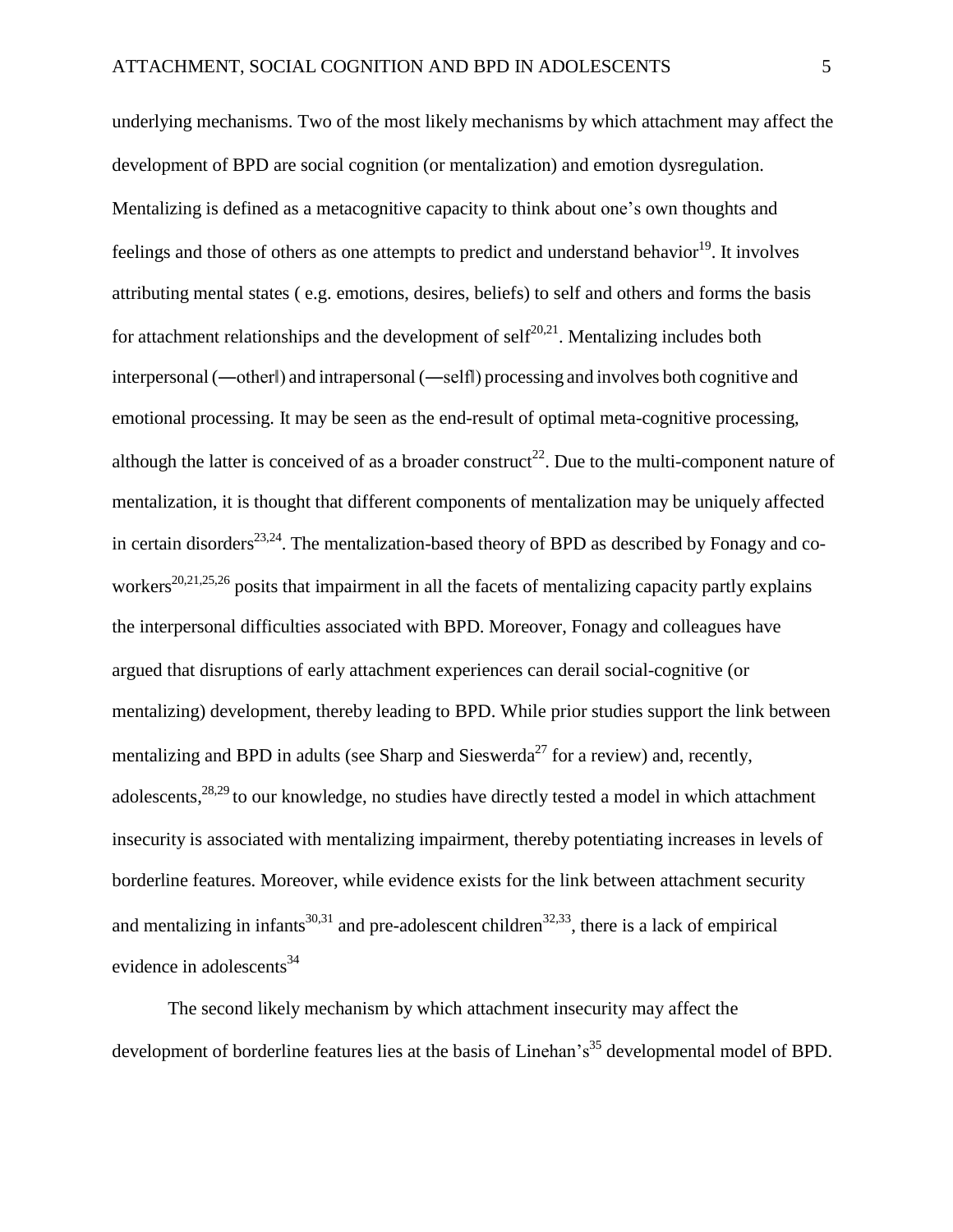Linehan suggested that BPD is primarily a disorder of emotion dysregulation that emerges from transactions between biological vulnerabilities (heightened emotional intensity) and specific environmental influences (an invalidating developmental environment). Linehan's emphasis on the interaction between emotional processing and the attachment environment makes sense against the background of decades of developmental research supporting the link between attachment and emotion regulation.<sup>[36,37](#page-25-3)</sup> These studies have shown that the proximity and responsiveness of attachment figures support a developing child's emotional stability, while suboptimal dyadic interactions elicit emotional disequilibrium, thereby disrupting the optimal development of the child's regulatory strategies. Intensified pursuits of proximity, nonacceptance of attachment needs, and contradictory oscillations between the two, as routinely seen in BPD, are understood as regulation strategies developed to preserve relationships with insufficiently sensitive caregivers and buffer against adverse emotional sequelae.<sup>[38](#page-25-4)</sup> While a large literature now supports the link between emotion dysregulation and BPD in adults (see Putnam and  $\text{Silk}^{39}$  $\text{Silk}^{39}$  $\text{Silk}^{39}$ ), with emerging literature in adolescence,  $40$  studies examining the interplay between attachment and emotion dysregulation in adolescents are almost non-existent.

In this study, we used a multiple mediational approach to examine the cross-sectional interplay between attachment, mentalizing, emotion dysregulation and borderline features in adolescence. In so doing, we extend prior studies in three important ways. First, we include an interview-based measure of attachment, and emphasize a focus on disorganization of attachment because prior studies have suggested this to be particularly relevant to BPD.<sup>[14](#page-22-4)</sup> To retain a dimensional approach to attachment<sup>[41](#page-26-0)</sup>, we used the overall coherence of the attachment narrative, as assessed by the Child Attachment Interview  $(CAI)$ ,<sup>42</sup> as an index of attachment disorganization. The use of this scale is supported by psychometric studies on the CAI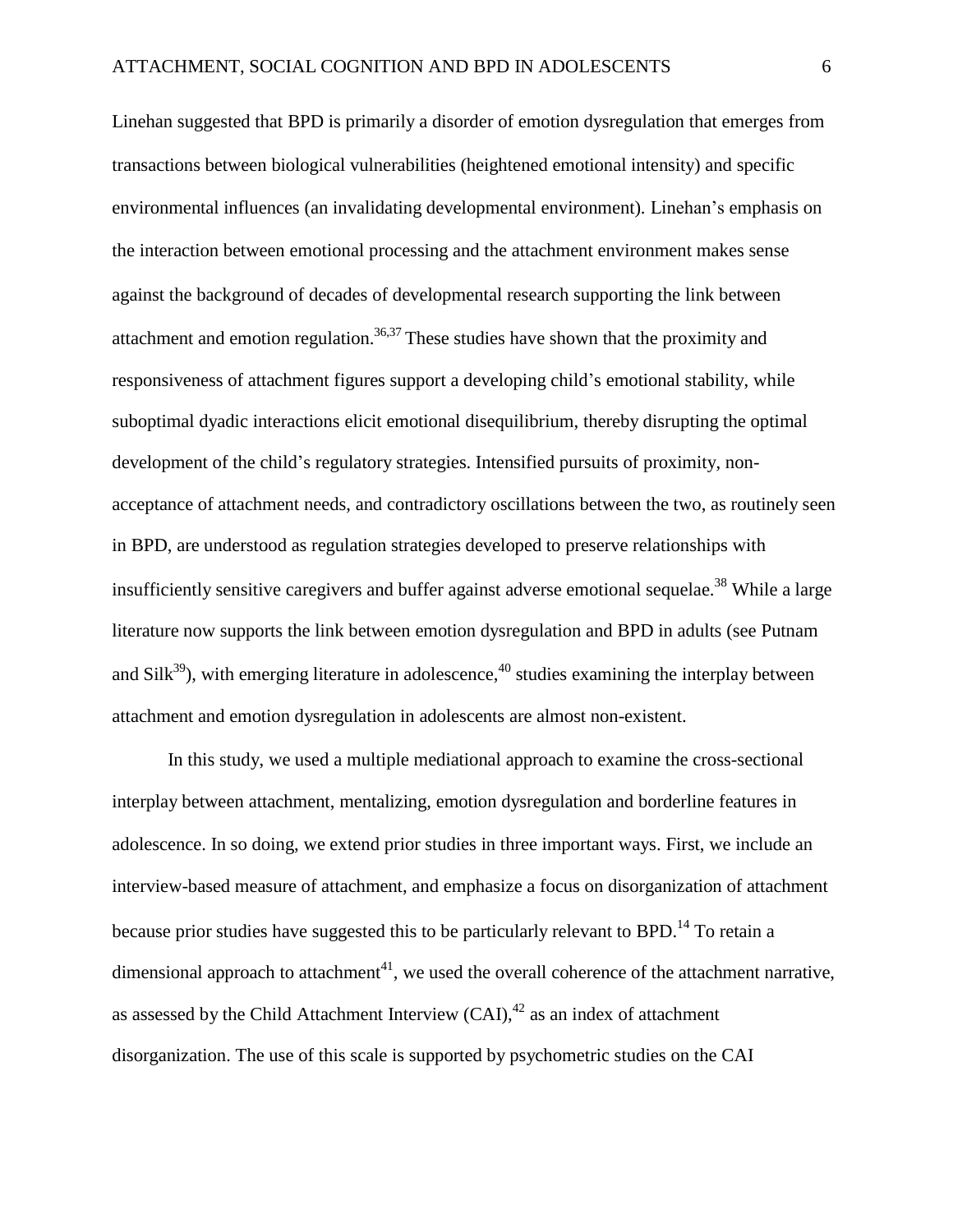demonstrating that this scale represents a central dimension determining attachment classification with low scores indicative of a wide range of distortions in the narrative including idealization and anger. $43$ 

Second, in selecting a social-cognitive construct that may be particularly relevant to BPD, we focus on the construct of hypermentalizing. This rationale is based on prior studies<sup>[29,44](#page-24-4)[,45](#page-26-3)</sup> using the Movie for the Assessment of Social Cognition  $(MASC)^{55}$  in adolescents with borderline features to demonstrate an anomaly of mentalization-- hypermentalizing. Hypermentalizing is a social-cognitive process that involves making assumptions about other people's mental states that go beyond observable data.[46](#page-26-4) As such, it involves overattribution of mental states to others and their likely misinterpretation. Hypermentalizing is therefore by its very nature indicative of a metacognitive deficit since an individual engaging in hypermentalizing is failing to attain a higher-order representation from which to question his/her own belief in service of generating an alternative hypothesis regarding a distressing situation<sup>[24,47](#page-23-4)</sup>. More specifically, hypermentalizing reflects a lack of metacognitive differentiation<sup>[47](#page-26-5)</sup> because representation is conflated with reality.

Third, in assessing emotion dysregulation we make use of Gratz and Roemer's<sup>[48](#page-26-6)</sup> conceptual model of emotion dysregulation because of its previous use in borderline research. This model defines emotion regulation as ―involving the (a) awareness and understanding of emotions, (b) acceptance of emotions, (c) ability to control impulsive behaviors and behave in accordance with desired goals when experiencing negative emotions, and (d) ability to use situationally appropriate emotion regulation strategies flexibly to modulate emotional responses as desired in order to meet individual goals and situational demands‖ (p. 42). Gratz and Roemer's definition of emotion regulation includes both the capacity to regulate emotional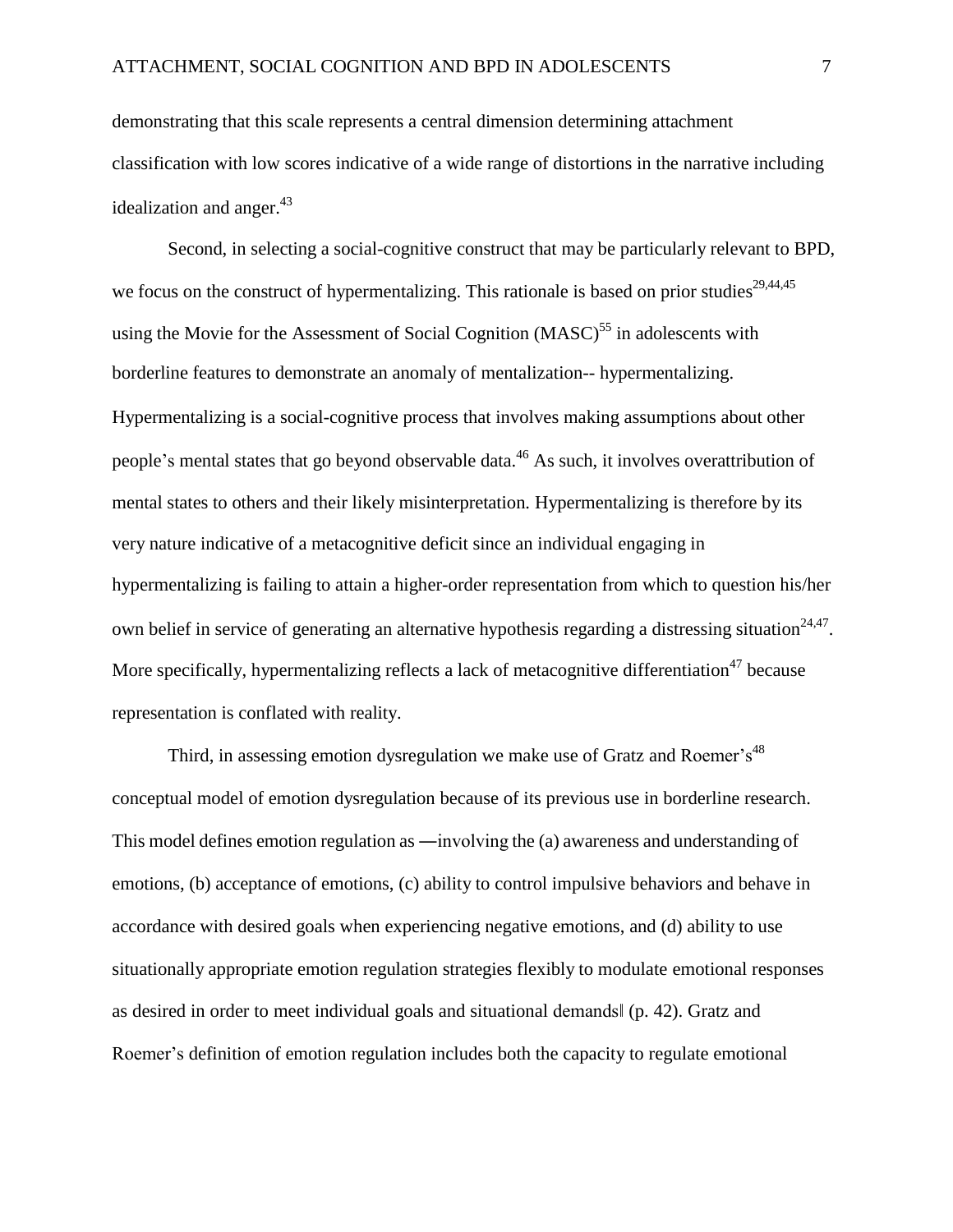responses and the ability to experience and distinguish a broad spectrum of emotions. Therefore, in the Gratz and Roemer model, adaptive emotion regulation includes having both a repertoire of emotion regulation strategies and sufficient flexibility to use them.

In sum, the aim of the current paper was to examine the interplay between attachment (coherence), social cognition (hypermentalizing), and emotion dysregulation in its association with borderline features in adolescents. In the context of a multiple mediational approach, we expected both hypermentalizing and emotion dysregulation to mediate the relation between coherence and borderline features given that both mechanisms appear to be independent but related correlates of BPD. Given that previous studies have shown that being older and female<sup>[49](#page-27-0)</sup> are both correlated with increased mentalizing ability and that gender,  $50$  externalizing,  $51$  and internalizing<sup>[52](#page-27-3)</sup> problems are associated with BPD traits, we controlled for these confounds in the aforementioned analyses.

Despite the cross-sectional nature of this study, demonstrating these links would (a) provide preliminary evidence in support of the relations between distal vulnerability factors such as attachment and the proximal expression of these vulnerabilities in on-line social-cognitive reasoning as it relates to psychopathology and (b) provide justification for the focus on hypermentalizing and emotion dysregulation as intervention targets for adolescents with borderline features.

#### **Methods**

#### **Participants**

All consecutive admissions ( $N = 259$ ;  $M_{\text{age}} = 15.42$ ,  $SD = 1.43$ ; 63.1% female) to a tertiary care inpatient treatment facility were approached to participate in the study. Inclusion criteria were ages between 12–17, English as first language, and admission to the unit. Exclusion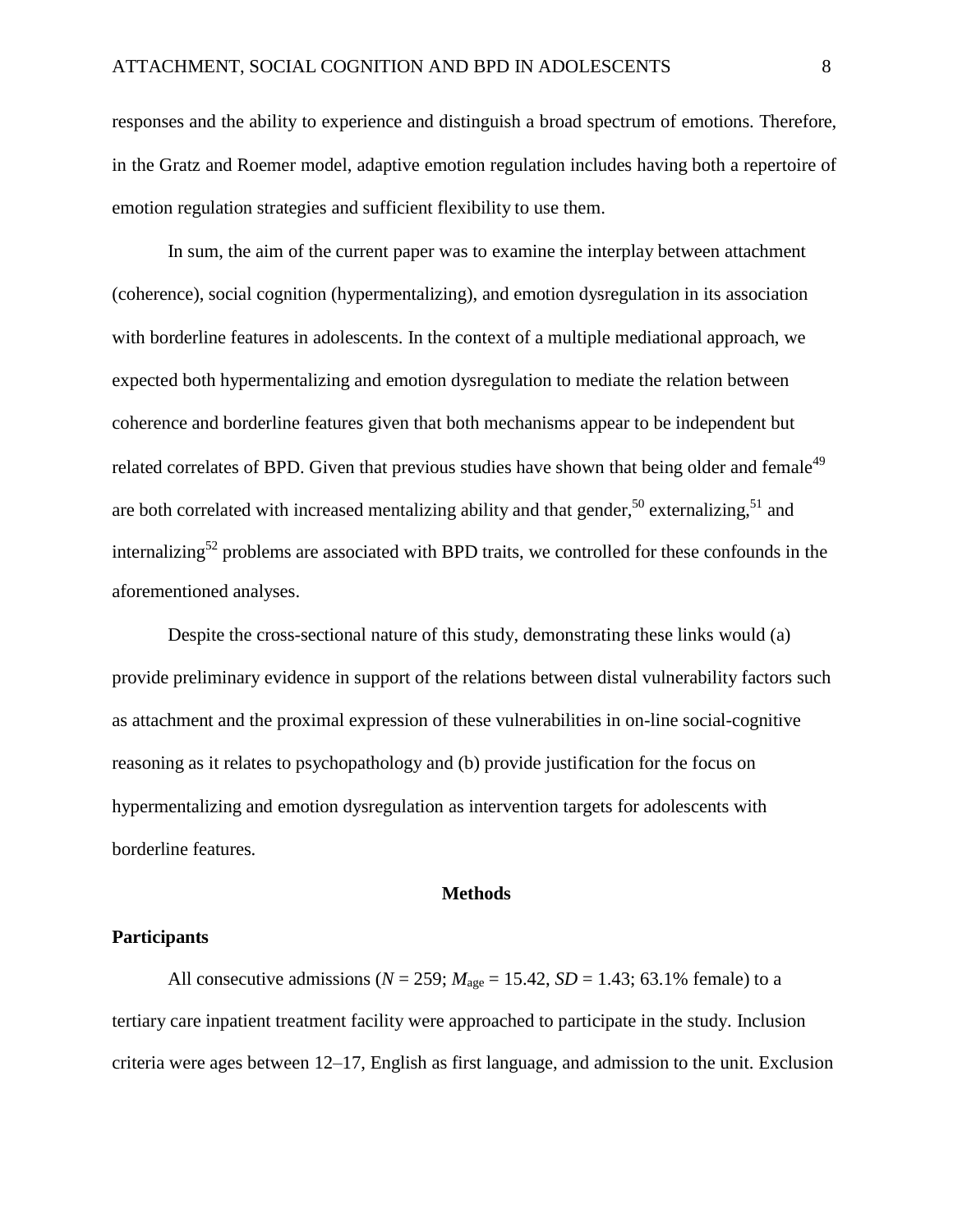criteria included active psychosis,  $IO < 70$ , diagnosis of autism spectrum disorder, and primary language not being English. This study was approved by the local ethics committee. All adolescent participants provided informed assent and their parents provided informed consent.

Based on data from clinician reports, 86.9% of participants were diagnosed with a mood disorder, 69.9% with an anxiety disorder, 28.6% with a disruptive behavior disorder, and 39.4% with a substance abuse or dependence disorder. The modal number of diagnoses was two and the mean number was between three and four. Twenty-three percent of the sample had made at least one suicide attempt in the last year and 27.6% had made at least one attempt during their lifetime. In addition, 37.8% of the sample reported cutting during the last year and 44.4% reported cutting during their lifetime. Based on the Youth Self-Report,  $53\frac{54}{%}$  $53\frac{54}{%}$  of the sample scored above the clinical cut-off (T-score of 65) for internalizing disorders and 43% for externalizing disorders. The ethnic breakdown of the sample was as follows: 91.8% white, 6.4% Hispanic, 4.5% Asian, 1.4% bi- or multi-racial, and 2.3% black.

#### **Measures**

**The Child Attachment Interview.** The Child Attachment Interview (CAI)<sup>[42](#page-26-1)</sup> is an interview-based measure assessing attachment organization by accessing children's mental representations of their attachment figures. The CAI accomplishes this by asking children to describe and reflect on the relationship with each attachment figure separately. For instance, the child is asked to choose three words to describe their relationship with each parent, in addition to being asked to describe what happens when each of the attachment figures is angry with him or her. The interviewer also elicits information about the responsiveness of attachment figures during times of illness, loss, abuse, and separation. The interview is conducted in private and videotaped. Interviews are coded from videotapes on the basis of 11 scales: emotional openness,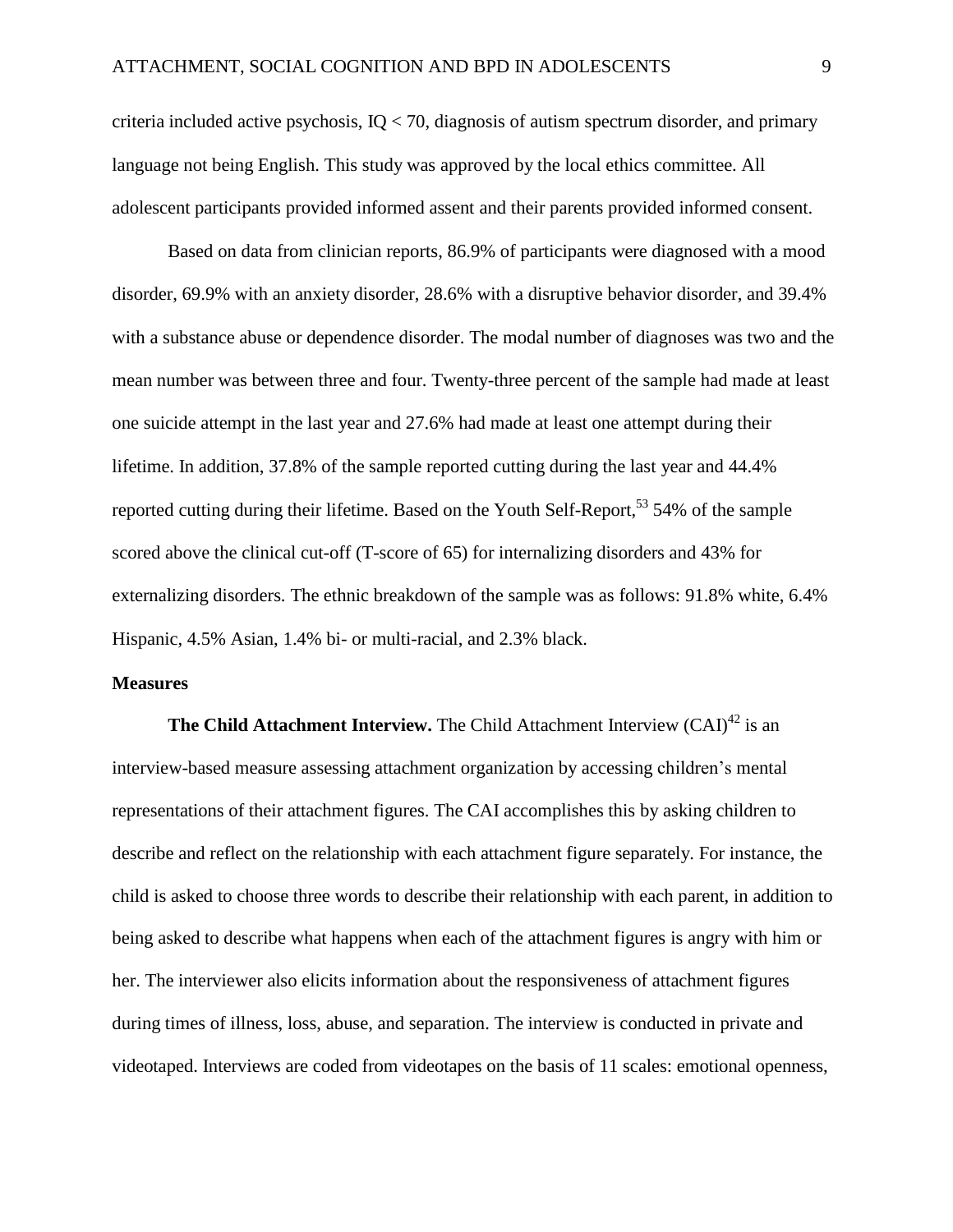balance of positive and negative reference to attachment figures, use of examples, preoccupied anger (separate for mother and father), idealization (separate for mother and father), dismissal (separate for mother and father), resolution of conflicts, and overall coherence. The coherence scale, used in the present study, integrates other scales to determine overall interview quality, which most closely mirrors overall attachment quality. Indicators of high coherence include fresh speech and reflectiveness, whereas violations to coherence include lack of comprehensibility, inhibited narrative production, contradiction, inconsistency, perseveration, and dysfluency of discourse. Previously, this measure has demonstrated adequate reliability and validit[y.](#page-26-2)<sup>43</sup> Recently, the CAI was validated in a sample of adolescents, revealing adequate interrater reliability (e.g., significant correlation between raters on coherence subscale), concurrent validity, and convergent validity for the CAI.[54](#page-27-5) Interclass correlations for the CAI subscale scores has been computed based on approximately 15% of the sample (38 randomly selected interviews), as rated by two independent coders. Significant correlations were found on all subscales ( $p \leq 0.001$  in all cases) and ranged from .53 to .90. The average correlation was .66.

**Hypermentalizing**. Hypermentalizing was assessed through the MASC.<sup>[55](#page-27-6)</sup> This is a computerized test for the assessment of implicit mentalizing abilities that approximates the demands of everyday life. Participants are asked to watch a 15-minute film about four characters getting together for a dinner party. During administration of the task, the film is stopped and questions referring to the characters' mental states (feelings, thoughts, and intentions) are asked (e.g., ―What is Betty feeling?‖, ―What is Cliff thinking?‖). For each question, participants are provided with four response options, each of which reflects a type of mentalizing (hypermentalizing, undermentalizing, no mentalizing and accurate mentalizing). To derive a summary score for each of the subscales, 1 point per response is added, so that, for instance, a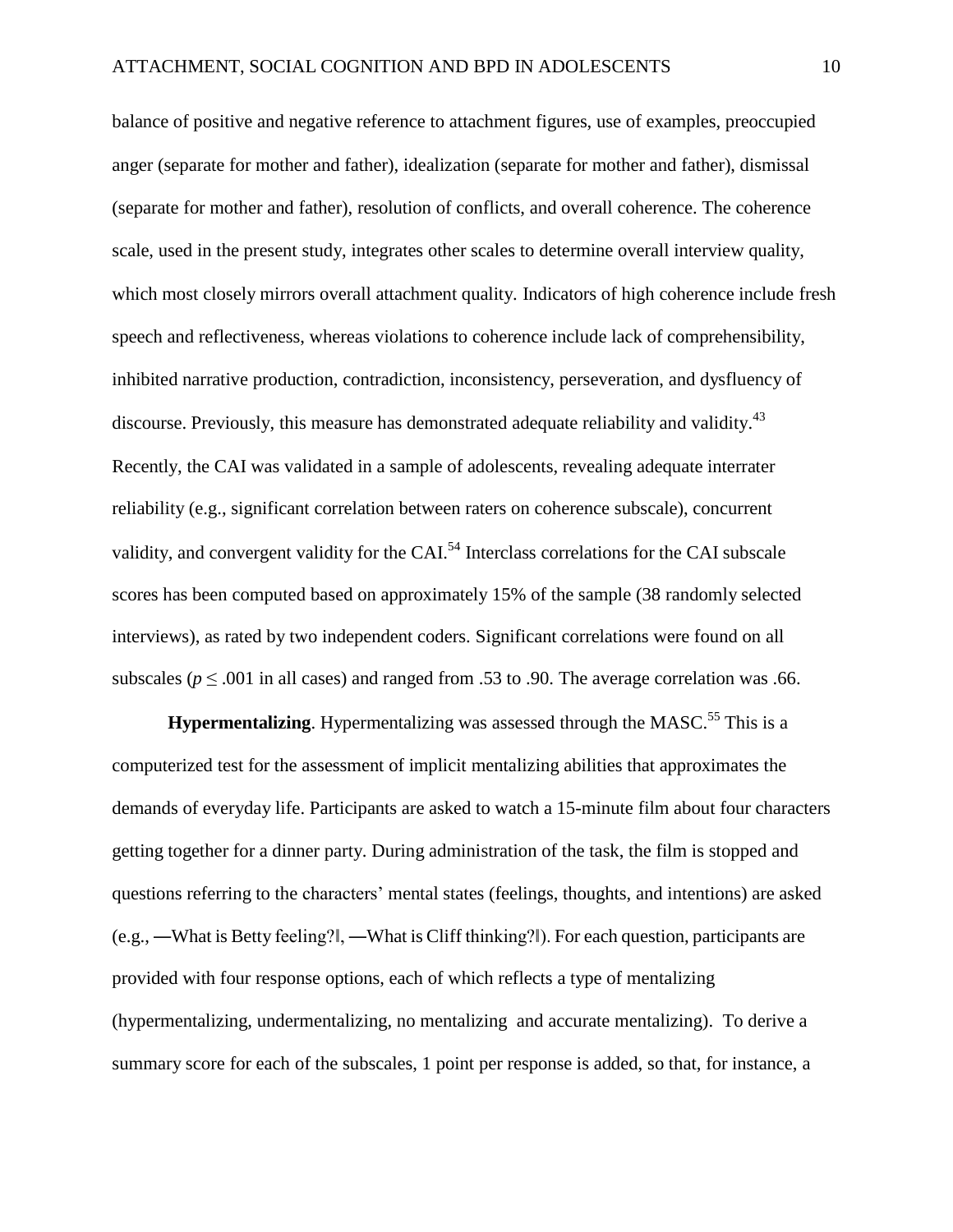participant who chose mostly hypermentalizing response options would have a high hypermentalizing score relative to the other subscales. Hypermentalizing responses are characterized by attribution of emotions and mental states not justified by the scenario. For example, one scene in the film involves a character, Michael, complimenting another character, Sandra, on her hair, though Sandra appears somewhat reserved in her reaction. Response options reflect four levels of mentalizing: (1) a hypermentalizing response: ―She is exasperated about Michael coming on too strong,  $\vert$  (2) an undermentalizing response: —She is pleased about his compliment,  $\lvert$  (3) a nonmentalizing response: —Her hair does not look that nice, and (4) an accurate mentalizing response: ―She is flattered but somewhat taken by surprise‖.

The MASC is a reliable instrument that has proven sensitive in detecting subtle mindreading difficulties in adults of normal  $IO$ <sup>[55](#page-27-6)</sup>

**Emotion dysregulation.** The Difficulties in Emotion Regulation Scale (DERS)<sup>[48](#page-26-6)</sup> is a self-report questionnaire that assesses emotion dysregulation. It consists of 36 items that are scored on a 5-point Likert scale, ranging from 1 (*'almost never (0-10%)'*) to 5 (*'almost always (91-100%)'*). A higher score indicates greater emotion dysregulation. The measure assesses six separate scales including: *nonacceptance, goals, impulse, awareness, strategies, and clarity*. In the measure's initial publication, the DERS displayed good internal consistency ( $\alpha = .93$ ), construct and predictive validity, and test-retest reliability across  $4-8$  weeks ( $p < .01$ ).<sup>[48](#page-26-6)</sup> Internal consistency in present study was good ( $\alpha$  = .95) for this measure.

**Borderline Personality Disorder Features Scale for Children (BPFSC).** To examine BPD features, the BPFSC<sup>[56](#page-27-7)</sup> was used. The BPFSC is a 24-item self-report measure based on the BPD scale of the Personality Assessment Inventory (PAI).<sup>[57](#page-27-8)</sup> This scale was created for use in children and contains items on four subscales reflective of core borderline personality disorder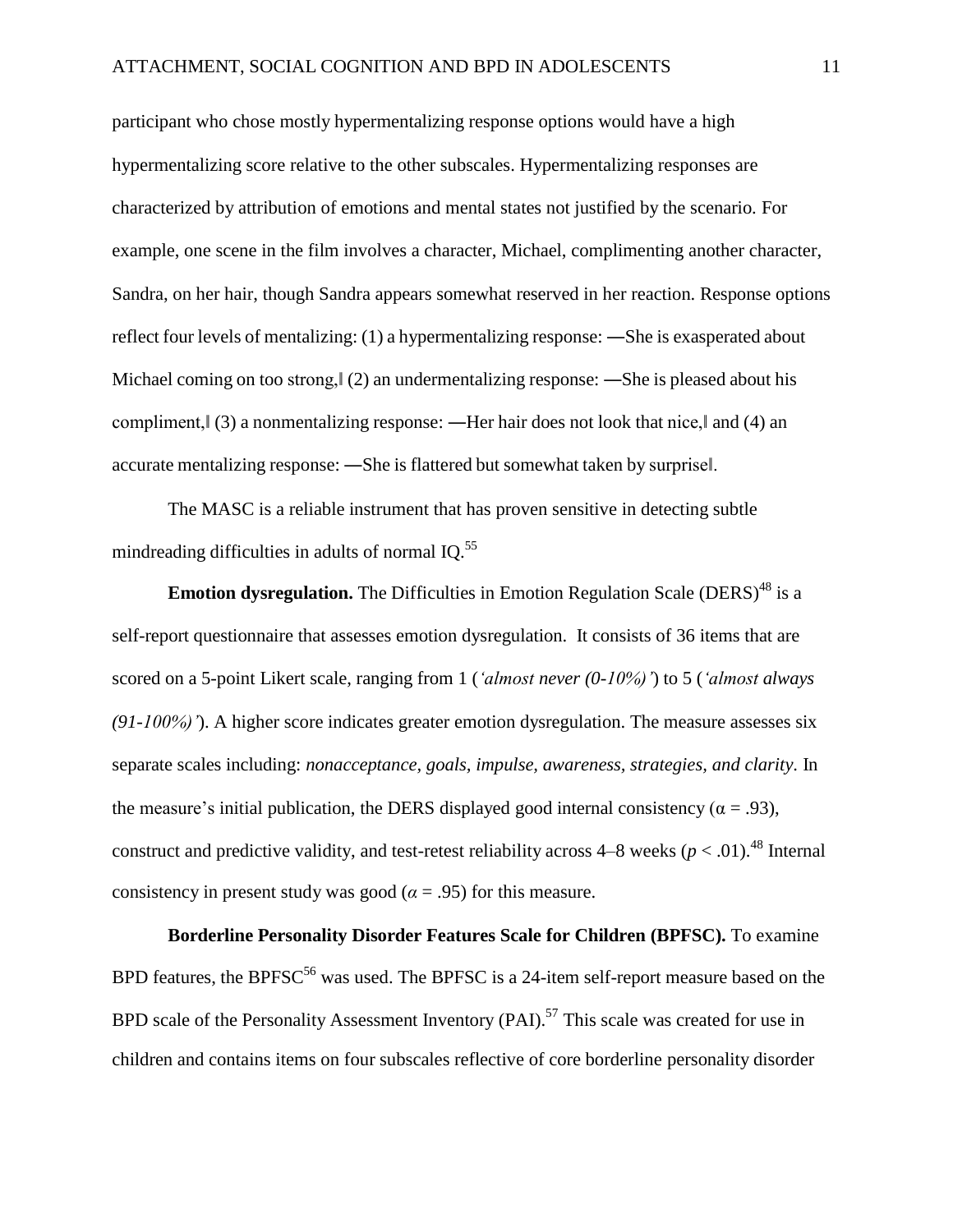features: affective instability, identity problems, negative relationships, and self-harm. Items are rated on a 5-point Likert scale ranging from *not true at all* to *always true*. Sample items include ―I want to let some people know how much they've hurt me,‖ and ―When I'm mad, I can't control what I do.‖ In the present sample, Cronbach's alpha was .88.

**Youth Self Report (YSR).** To examine internalizing and externalizing symptoms, the YSR<sup>[53](#page-27-4)</sup> was used. The YSR is a 112-item self-report measure of psychopathology for use with adolescents between the ages of 11 and 18. Each item is scored on a 3-point scale (0 = *not true*, 1 = *somewhat or sometimes true*, or 2 = *very or often true*). For this study we utilized the Internalizing and Externalizing scale T-scores. The Internalizing scale is composed of the Anxious/Depressed, Withdrawn/Depressed, and Somatic Complaints subscales. The Externalizing scale is composed of the Aggressive Behavior and Rule-Breaking Behavior subscales. This questionnaire is scored electronically and therefore item level data was not available for the analysis of internal consistency. In a large normative sample, Cronbach's alpha ranged from .71 to .95 for all YSR subscales with an average of .83.<sup>64</sup>

#### **Results**

#### **Descriptive results and bivariate relations between main study variables**

Descriptive statistics are presented in Table 1. Pearson's correlations between key study variables are presented in Table 2. These analyses revealed that more severe borderline features were significantly associated with elevated hypermentalizing, emotion dysregulation, internalizing symptoms, and externalizing symptoms. Moreover, higher attachment coherence was associated with less hypermentalizing. Age was significantly correlated with attachment and hypermentalizing (but not internalizing or externalizing) and was therefore included as a covariate in subsequent analyses. Independent samples *t*-tests revealed that females scored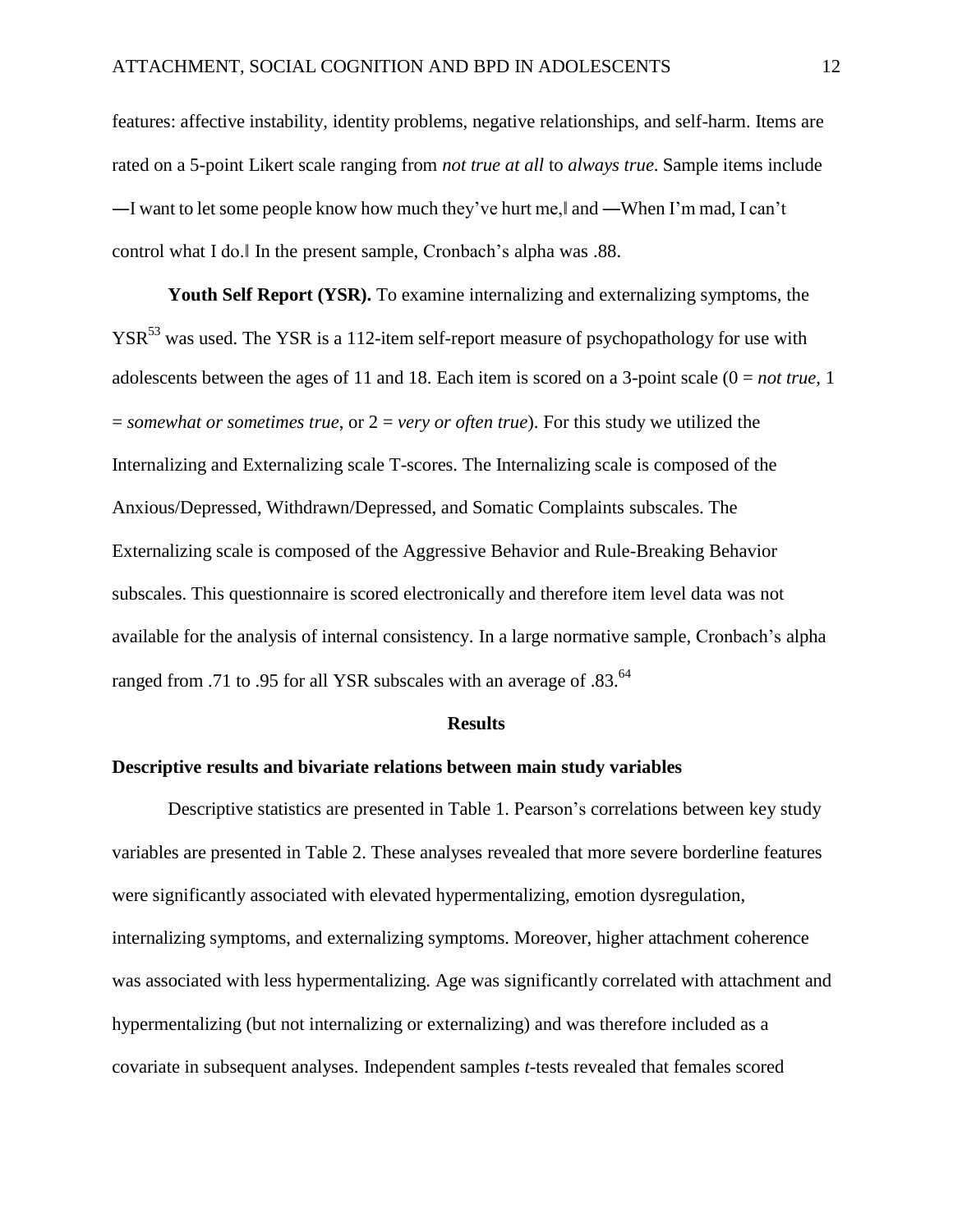significantly higher on emotion dysregulation than males (DERS;  $t = 3.705$ ,  $p > .001$ ,  $df = 257$ ;  $M_{male} = 94.19$ ,  $SD_{male} = 25.60$ ;  $M_{female} = 107.39$ ,  $SD_{female} = 28.86$ ) and gender was therefore included as a covariate. Females also reported higher borderline features (BPFSC;  $t = 3.93$ ,  $p >$ .001, df = 257; *Mmale* = 64.45, *SDmale* = 14.46; *Mfemale* = 72.19, *SDfemale* = 15.82). No significant gender differences were noted with regard to hypermentalizing, internalizing, or externalizing. **Mediational analyses**

# We expected that both hypermentalizing and emotion dysregulation would mediate the relation between attachment and borderline features. Preacher and Hayes<sup>, 68</sup> test of the indirect effect was used to test this hypothesis because it permits exploration of multiple mediators concurrently and adjusts for covariates. Before testing for mediation, formal detection-tolerance and the variance inflation factor (VIF) were used to assess multicollinearity. Because multicollinearity was not a problem, with tolerance greater than .2 and a VIF less than 4 for all variables, centering the predictor variables was not necessary.<sup>69,70</sup> The test of the indirect effect (Figure 1) provides a bootstrap test of the indirect effects of attachment (coherence) on borderline features (BPFSC) through the proposed mediators of emotion dysregulation (DERS) and hypermentalizing (MASC). Analyses were conducted with gender, age, internalizing, and externalizing symptoms treated as covariates. In our model, this test (a) confirmed the mediating effects of hypermentalizing and emotion dysregulation when considered together; (b) confirmed the role of hypermentalizing as a mediator independently, but (c) *did not* confirm the role of emotion dysregulation as a mediator independently. These results are presented in Table 3. Together, these predictors accounted for 58.85% of the variance in borderline features (adjusted

 $R^2 = .59$ ,  $R^2 = .60$ ).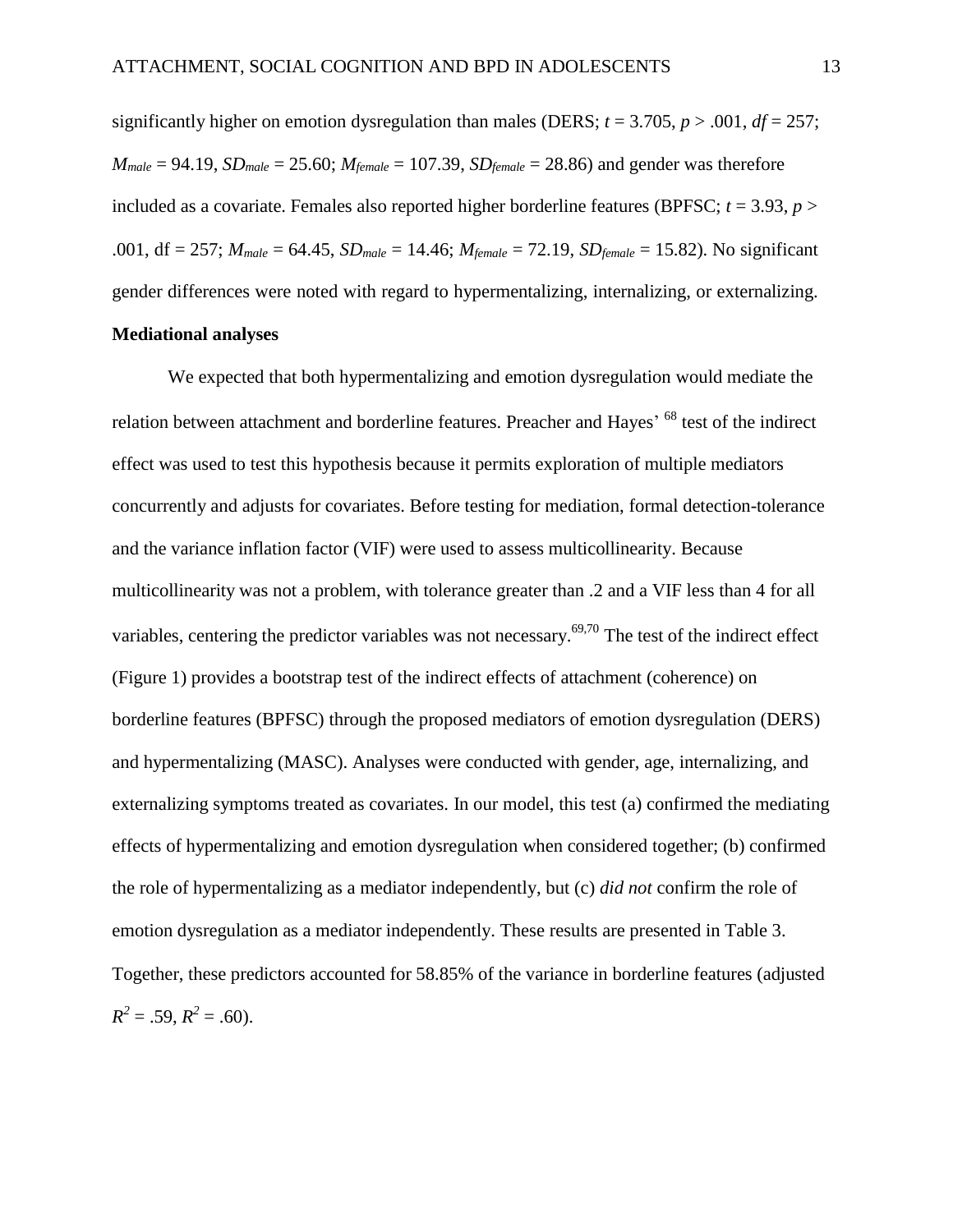Given the cross-sectional nature of the data which precludes strong conclusions about causality, we tested directionality by examining two reversed models were in which the indirect effects of hypermentalizing and emotion dysregulation (separately) on borderline features were explored using attachment coherence as the mediator. Analyses were conducted with gender, age, internalizing, and externalizing symptoms treated as covariates. In the first model, hypermentalizing served as the independent variable. This model did not confirm the mediating effect of attachment coherence on the relation between hypermentalizing and borderline features, with a confidence interval that included 0 (*CI*: -.02 to .11). Together, these predictors accounted for 44.91% of the variance in borderline features (adjusted  $R^2 = 0.45$ ,  $R^2 = 0.46$ ). In the second model, emotion dysregulation served as the independent variable. This model did not confirm the mediating effect of attachment on the relation between emotion dysregulation and borderline features, with a confidence interval that included 0 (*CI*: -.005 to .009).

#### **Discussion**

The aim of the current paper was to examine the interplay between attachment (coherence), social cognition (hypermentalizing), and emotion dysregulation in its association with borderline features in adolescents. We expected both hypermentalizing and emotion dysregulation to mediate the relation between coherence and borderline features given that both mechanisms appear to be independent, but related correlates of BPD. Our findings suggested that, in a multiple mediation model, hypermentalizing and emotion dysregulation together mediated the relation between attachment coherence and borderline features, but that this effect was driven by hypermentalizing. This may be due to the shared variability between hypermentalizing and emotion dysregulation as evidenced by the significant correlation between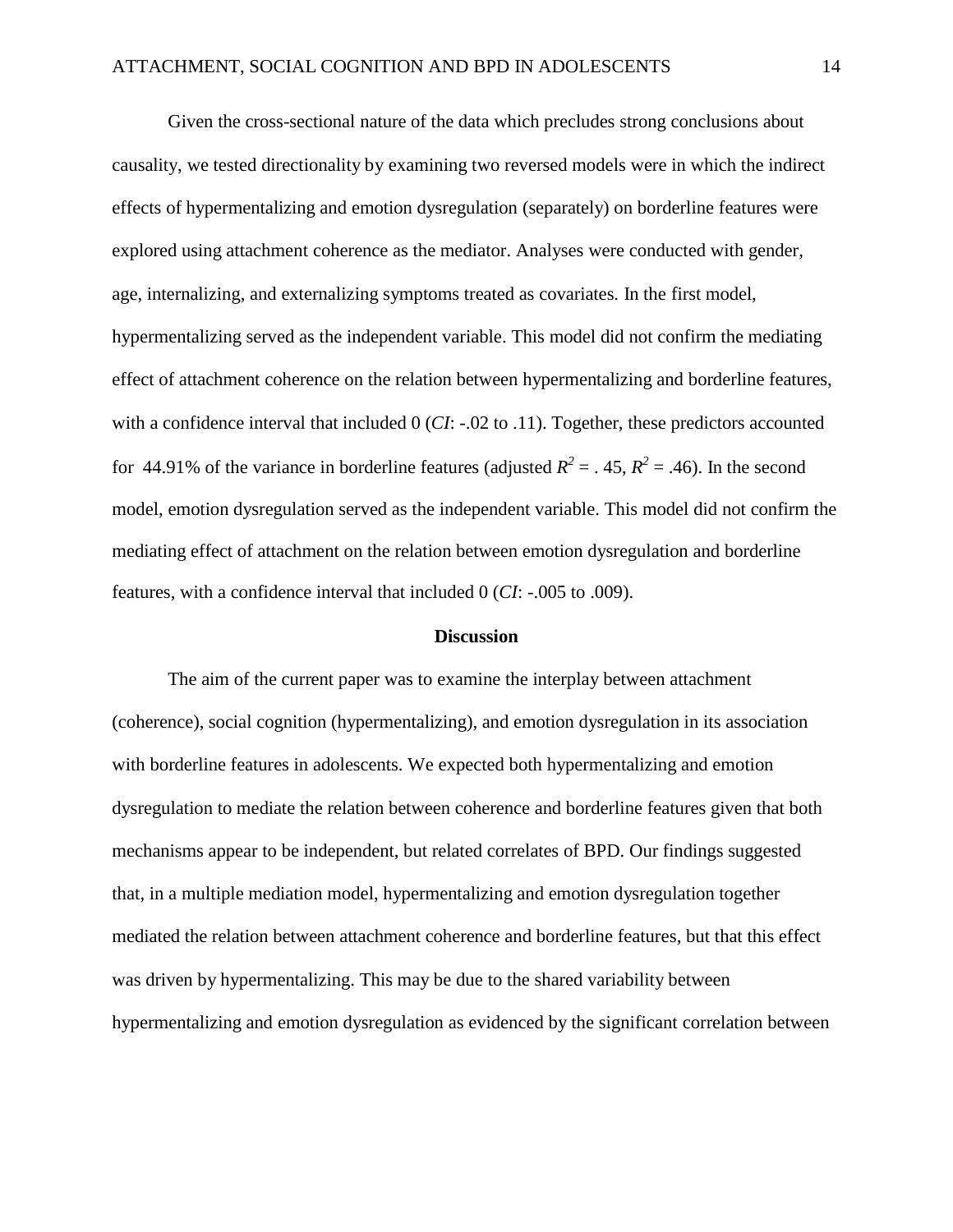these two constructs, with hypermentalizing being the more all-encompassing construct relevant to BPD features.

The current study impacts the literature in three important ways. This is the first study to empirically test a model examining the proposition that mentalizing should relate to attachment in adolescence (see, e.g., Dykas and Cassidy;<sup>[34](#page-25-1)</sup> Sharp et al.<sup>[58](#page-28-0)</sup>). While no research has tested these links in adolescents, attachment security has been shown to relate to attention to positive social  $f$ eedback<sup>[59](#page-28-1)</sup> and positive memories of social interactions with attachment figures<sup>[60](#page-28-2)</sup> in adolescence. Insecure adolescents have been shown to perceive others in a negatively-biased schematic manner, whereas secure adolescents operate in a positively-biased manne[r.](#page-28-3)<sup>61</sup> The same negative bias has been demonstrated for adults' attention to  $62$  and memory for social information,  $63$  as well as expectations of romantic partners<sup>[64](#page-28-6)</sup> and offspring.<sup>[65](#page-28-7)</sup> We add to this literature by showing that mentalizing relates to attachment insecurity and mediates links with psychopathology, in this case BPD.

Second, this is also the first study to explicitly test Fonagy's developmental model of BPD wherein attachment insecurity is proposed to derail the development of optimal mentalizing. The significance of attachment in the prediction of borderline features suggests that familial influences play an etiological role— consistent with Linehan's invalidation mode[l,](#page-25-2)<sup>35</sup> Young's schema-focused model;<sup>[66](#page-29-0)</sup> and the psychodynamic models of Gunderson<sup>[67](#page-29-1)</sup> and Fonag[y.](#page-23-1)<sup>20.</sup> However, while studies of infant<sup>[68](#page-29-2)</sup> and early childhood attachment<sup>[69](#page-29-3)</sup> suggest that attachment classification is primarily environmentally determined, studies of adolescent attachment using the CAI have recently painted a more nuanced picture suggesting a possibly genetic basis to attachment.<sup>[70](#page-29-4)</sup> In considering the role of attachment in the fostering (or derailment) of mentalizing capacity, it is worth mentioning that other evolutionary processes have been identified that may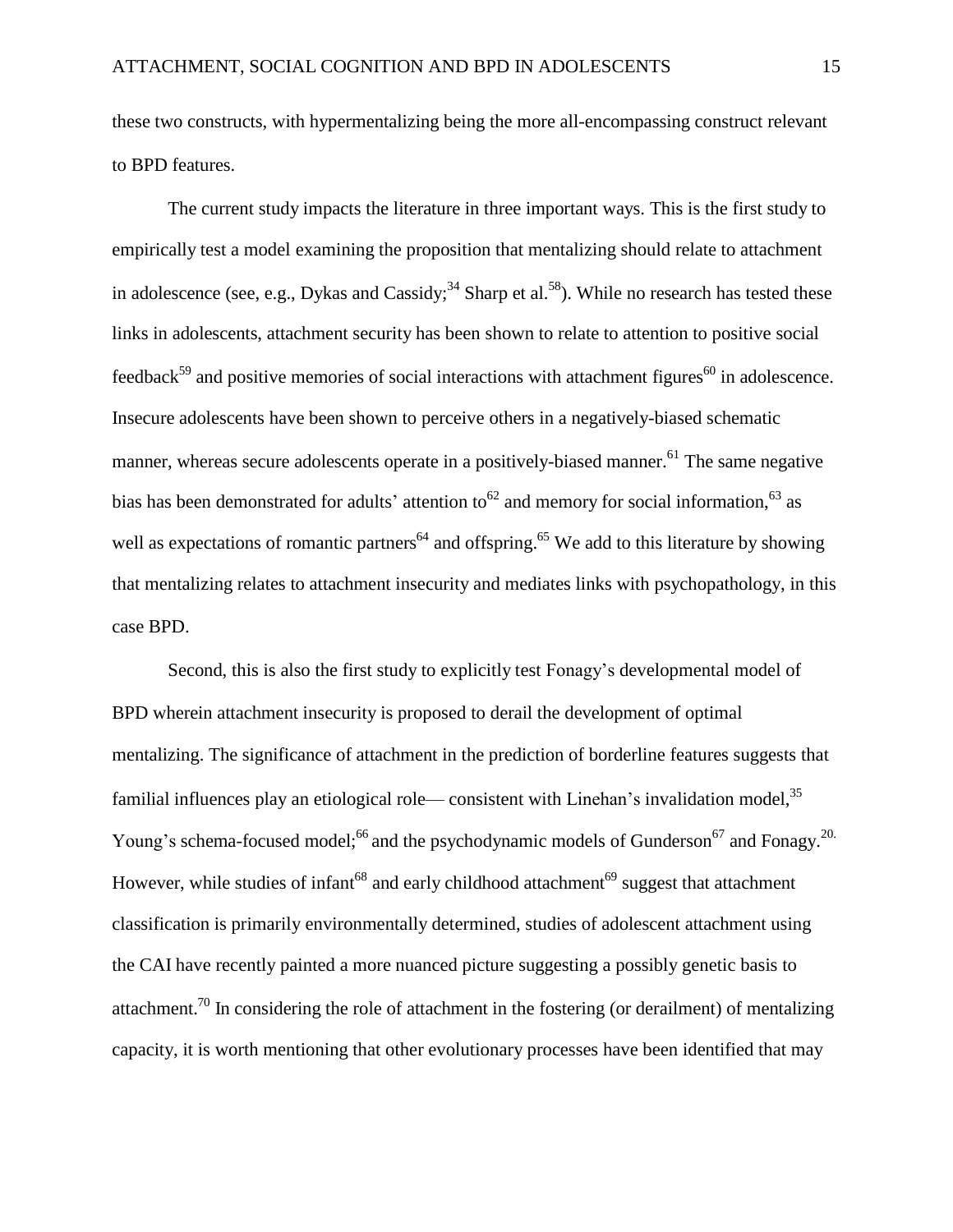also underpin the development of mentalizing capacity<sup>[71](#page-29-5)</sup>. These may include successful competition for social rank<sup>[72](#page-29-6)</sup>, cooperation and alliance building<sup>[73](#page-29-7)</sup> or the ability to relate to more than one caregiver<sup>[74](#page-29-8)</sup>. As Liotti and Gilbert<sup>[71](#page-29-5)</sup> put it, —the evolution of mentalization in human phylogeny may be developed through different types of social relating and in turn may influence a range of social relationship forming abilities‖ (p. 11). Therefore, it would be important for future research to go beyond the attachment relationship *per se*, to examine the role of other human motivations that may underpin mentalizing in the context of BPD.

The importance of the hypermentalizing finding should not be overlooked. For years, there has been controversy about whether individuals with BPD actually demonstrate mentalization failures (see Sharp<sup>[46](#page-26-4)</sup>). Earlier accounts suggested failures or —suppression of mentalizing in borderline patients<sup>[76](#page-30-0)</sup> – although several studies have failed to demonstrate mentalizing failures in borderline patients. In the current study, the MASC suggested that a mentalizing dysfunction, not in the form of failure or suppression, but in the form of excess is present—providing a more parsimonious account of mentalizing dysfunction in BPD.

Third, the fact that emotion dysregulation failed to mediate the relation between attachment security and borderline features when hypermentalizing was considered concurrently may relate to the fact that emotion dysregulation was measured through self-report. It may be that self-report provides a weaker index of the shared variance of emotion dysregulation and attachment as high convergence of experimentally-based measures of emotion dysregulation and attachment measured by self-report instruments have been reported. $87,88$  Further, while the literature is strongly supportive of the suggestion that attachment experiences serve to organize interpersonal behavior via emotion regulation, this literature speaks largely to variation within the normal range or in discriminating clinical from healthy populations.<sup>[77](#page-30-1)</sup> It is possible that, in a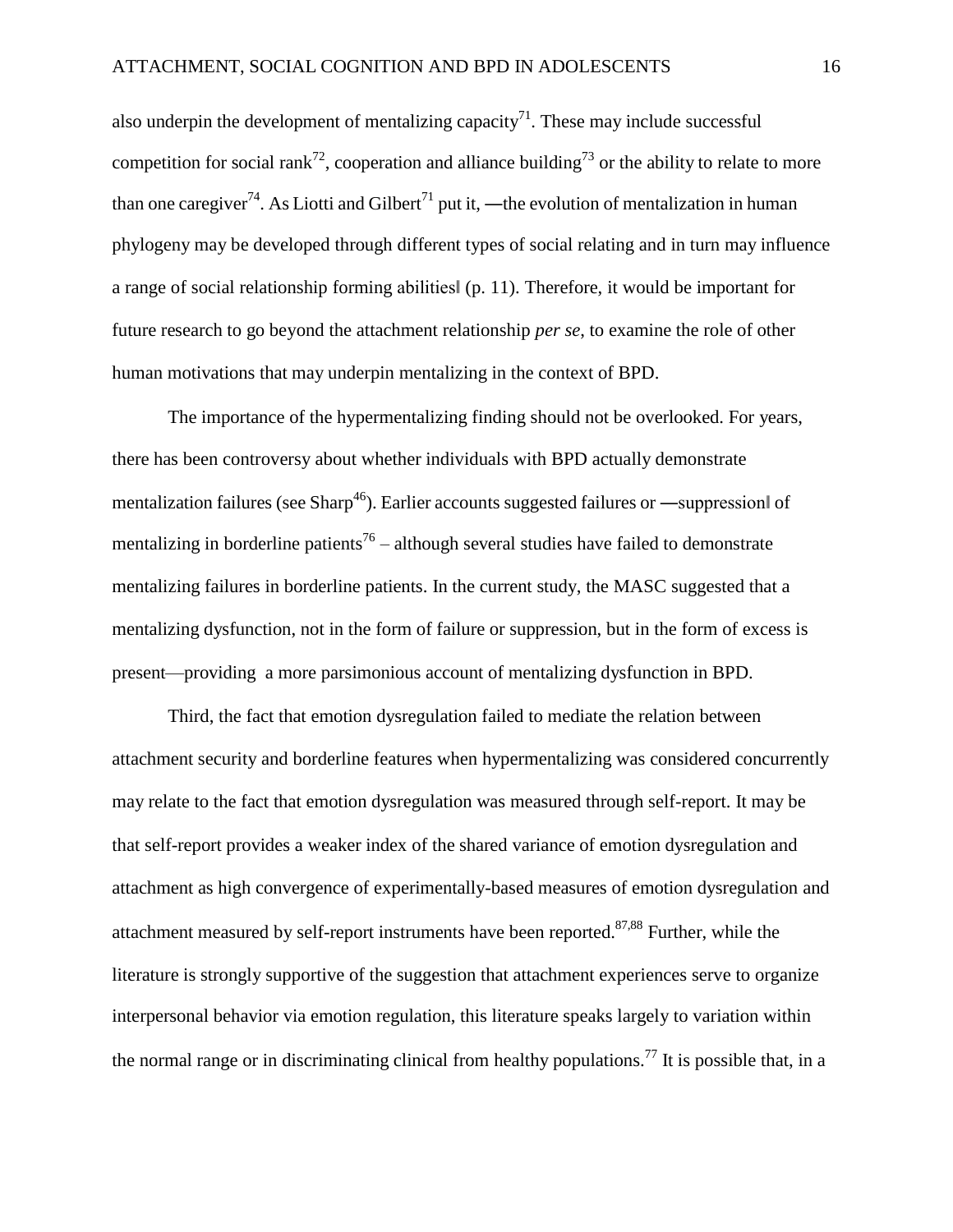clinical sample, the variance in emotion regulation is no longer captured by attachment, resulting in a weaker mediational role for the DERS.

Several limitations of the current study should be acknowledged. First, this study is crosssectional and cannot draw conclusions about causation. Second, while research in clinical samples is valuable to ensure adequate base rates of disorder, replication of the mediational relationships demonstrated here in community samples is needed. Third, a major limitation of the current study is its exclusive focus on BPD. Future research should include assessment of other PDs, especially against the background of recent research that has found that metacognitive functions may differentially relate to different PDs, while overall metacognitive capacity associated with severity of  $PD^{78}$  $PD^{78}$  $PD^{78}$ . Despite these limitations, the study provides the first empirical evidence of well-established theoretical approaches to the development of BPD, and provides a rationale for targeting hypermentalizing in treatment with adolescents with borderline features. Indeed, over the last 20 years there has been an increasing focus on integrating strategies that target mentalizing or metacognition in psychotherapeutic practice <sup>[19,22](#page-23-0)</sup>. Providing empirical evidence for the theoretical rationale for doing so continues to be a priority.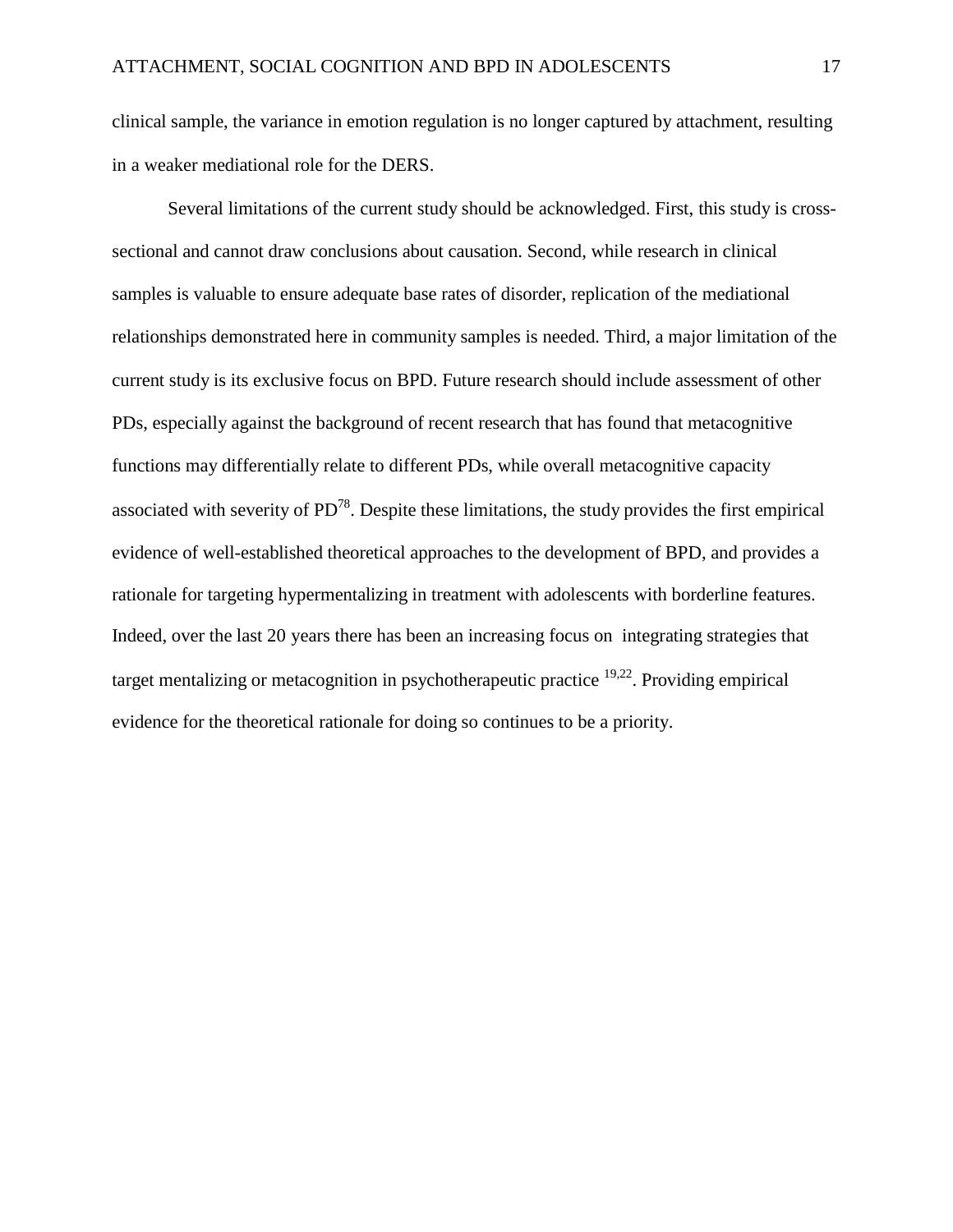## ATTACHMENT, SOCIAL COGNITION AND BPD IN ADOLESCENTS 18

Tables and Figures

Table 1.

*Descriptive information for each main study variable.*

| Variable                            | Mean   | <b>Standard Deviation</b> |
|-------------------------------------|--------|---------------------------|
| Attachment (coherence)              | 4.22   | 1.90                      |
| Hypermentalizing (MASC)             | 7.91   | 3.94                      |
| <b>Emotion Dysregulation (DERS)</b> | 102.61 | 28.33                     |
| Borderline Symptoms (BPFSC)         | 69.40  | 15.74                     |
| Internalizing (YSR)                 | 63.67  | 12.51                     |
| Externalizing (YSR)                 | 61.25  | 11.01                     |

*Note*. Attachment = Overall coherence scale from the Child Attachment Interview; Hypermentalizing = Hypermentalizing scale from the Movie for the Assessment of Social Cognition; DERS = Total score of the Difficulties in Emotion Regulation Scale; BPFSC = Total score of the Borderline Personality Features Scale for Children; Internalizing = Internalizing t-score from the Youth Self Report; Externalizing = Externalizing t-score from the Youth Self Report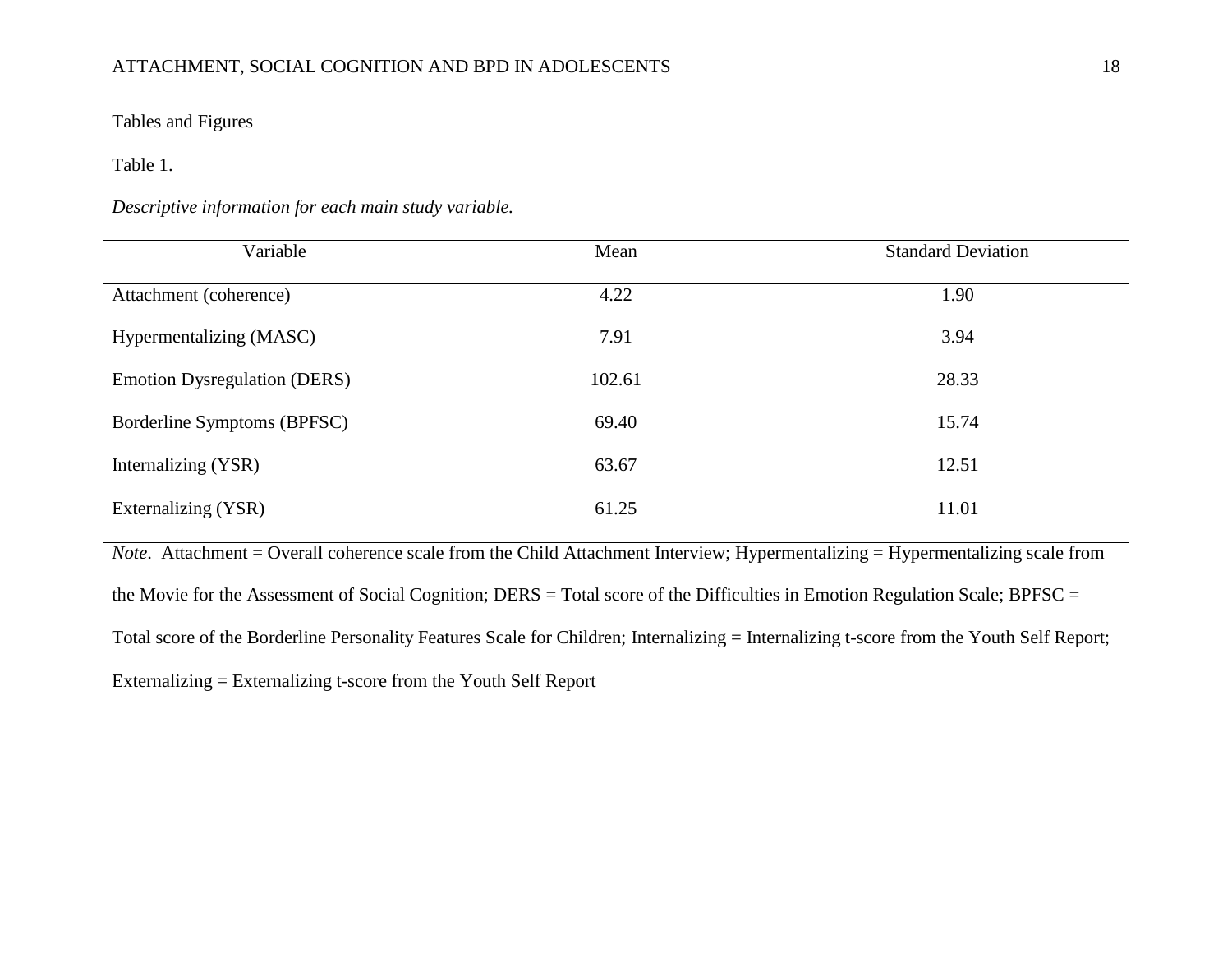## Table 2.

## *Pearson correlations between key study variables.*

|                  | Attachment | Hypermentalizing         | <b>DERS</b> | <b>BPFSC</b>             | Int       | Ext                      | Age                      |
|------------------|------------|--------------------------|-------------|--------------------------|-----------|--------------------------|--------------------------|
| Attachment       |            |                          |             | -                        |           |                          |                          |
| Hypermentalizing | $-.208**$  | $\overline{\phantom{0}}$ |             | $\overline{\phantom{a}}$ |           |                          |                          |
| <b>DERS</b>      | $-.097$    | $.140*$                  |             | $\overline{\phantom{a}}$ |           |                          |                          |
| <b>BPFSC</b>     | $-.112$    | .239***                  | $.680***$   | $\overline{\phantom{a}}$ |           |                          |                          |
| Int              | $-.002$    | .108                     | $.577***$   | .478***                  |           |                          |                          |
| Ext              | $-.084$    | $.164**$                 | $.373***$   | $.556***$                | $.373***$ | $\overline{\phantom{a}}$ |                          |
| Age              | $.170**$   | $-.295***$               | $-.005$     | $-.077$                  | .003      | .052                     | $\overline{\phantom{0}}$ |

*Note*. Attachment = Overall coherence scale from the Child Attachment Interview; Hypermentalizing = Hypermentalizing scale from the Movie for the Assessment of Social Cognition; DERS = Total score of the Difficulties in Emotion Regulation Scale; BPFSC = Total score of the Borderline Personality Features Scale for Children; Int = Internalizing t-score from the Youth Self Report; Ext = Externalizing t-score from the Youth Self Report

\* *p* < .05. \*\**p* < .01. \*\*\**p* < .001.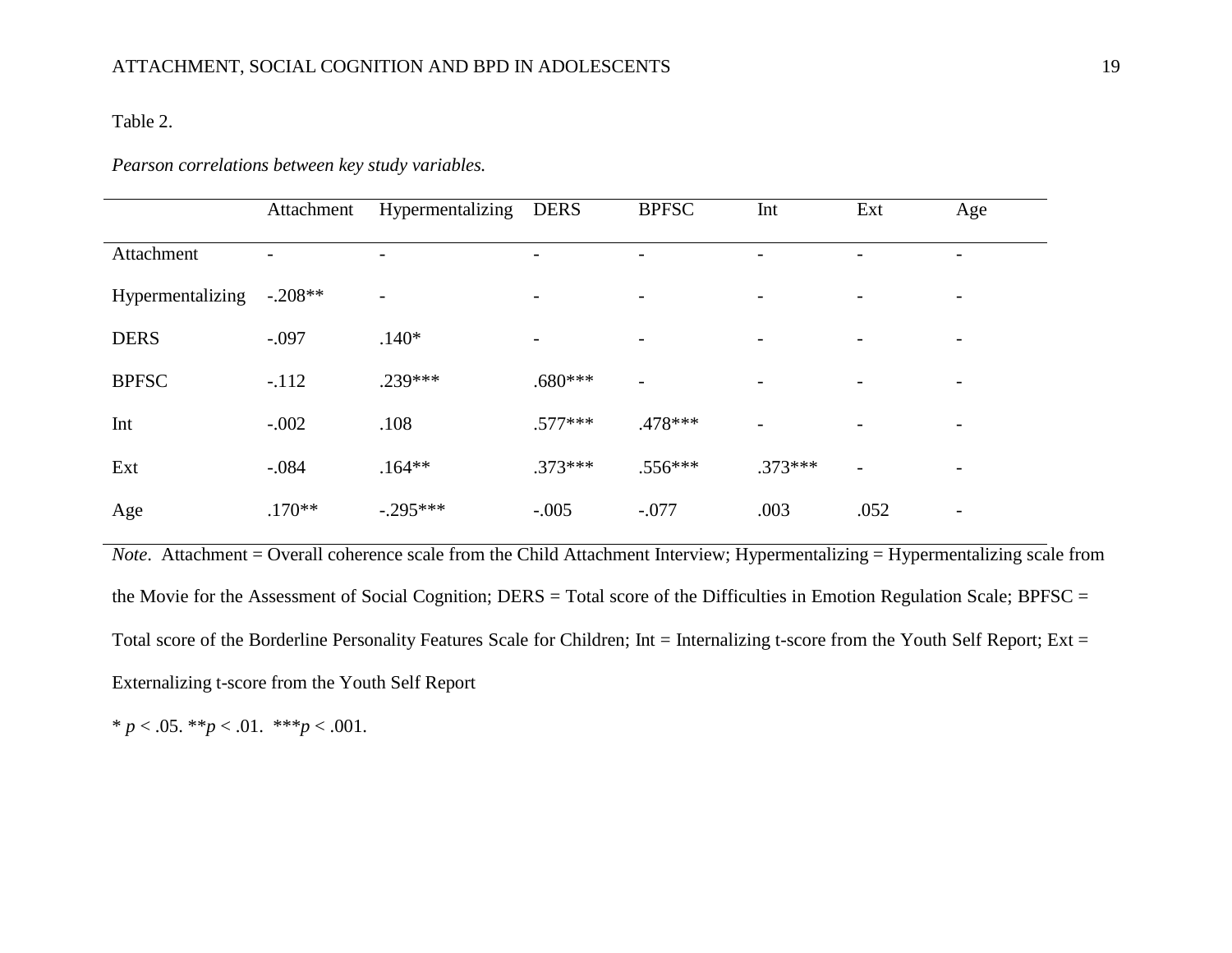## Table 3.

*Mediational model of the effect of attachment on borderline features through hypermentalizing and emotion dysregulation.*

|                              | Point Estimate | SE   | Percentile 95% CI |         |  |
|------------------------------|----------------|------|-------------------|---------|--|
|                              |                |      | Lower             | Upper   |  |
| <b>Outcome: BPFSC</b>        |                |      |                   |         |  |
| Hypermentalizing             | $-176$         | .087 | $-.374$           | $-.027$ |  |
| <b>Emotion Dysregulation</b> | $-.355$        | .200 | $-.764$           | .023    |  |
| Total                        | $-.531$        | .226 | $-0.992$          | $-.106$ |  |

*Note*. Hypermentalizing = Hypermentalizing scale from the Movie for the Assessment of Social Cognition; Emotion Dysregulation = Total score of the Difficulties in Emotion Regulation Scale. 10,000 bootstrap samples. Analyses were conducted with gender, age, internalizing, and externalizing symptoms treated as covariates.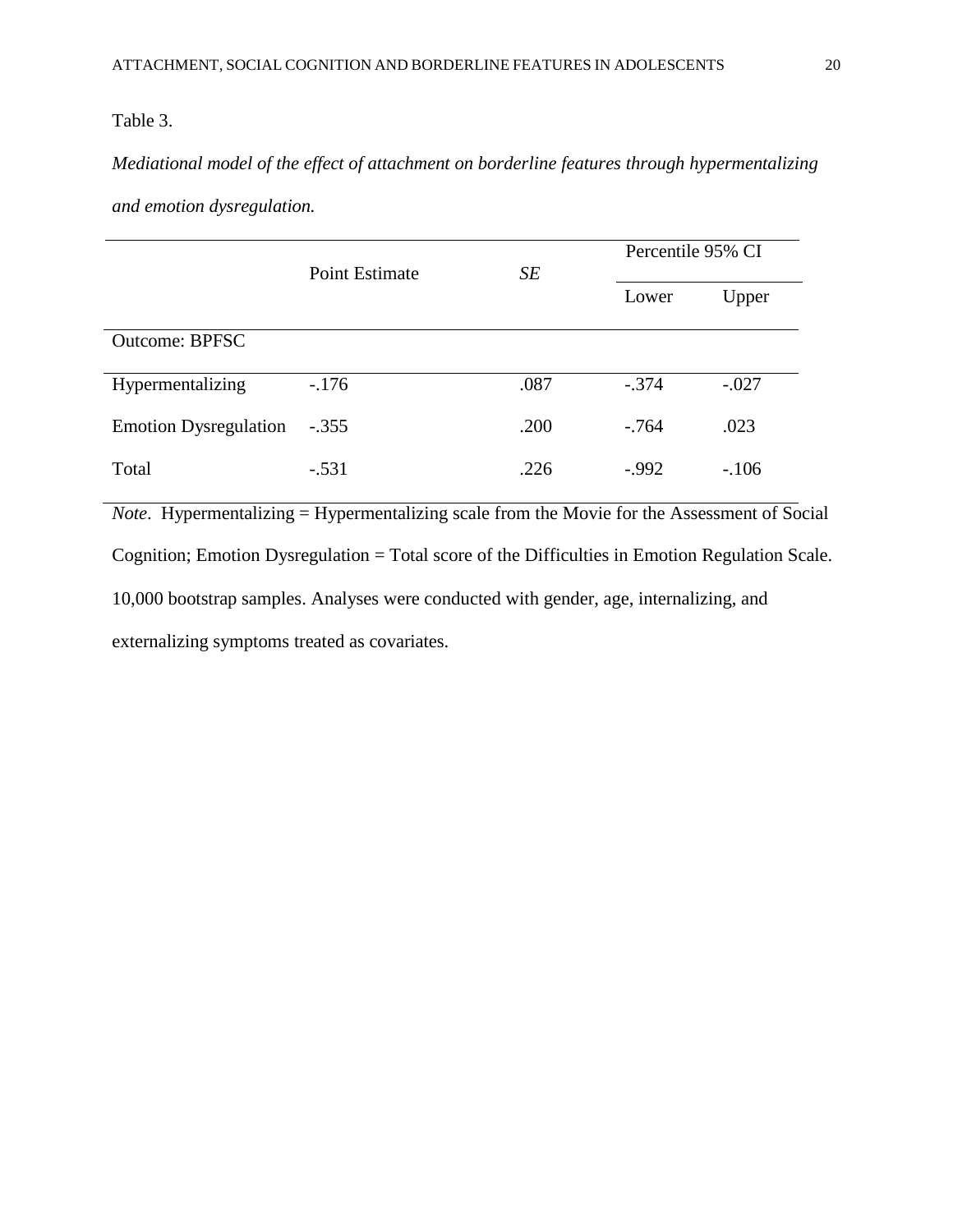### Figure 1.

*Multiple mediational model exploring the effect of attachment on borderline features through the proposed mediators of hypermentalizing and emotion dysregulation.*



*Note*. Values are unstandardized path coefficients. Attachment = Overall coherence scale from the Child Attachment Interview; Hypermentalizing = Hypermentalizing scale from the Movie for the Assessment of Social Cognition; Emotion Dysregulation = Total score of the Difficulties in Emotion Regulation Scale; Borderline Features = Total score of the Borderline Personality Features Scale for Children.

\* *p* < .05. \*\**p* < .01. \*\*\**p* < .001.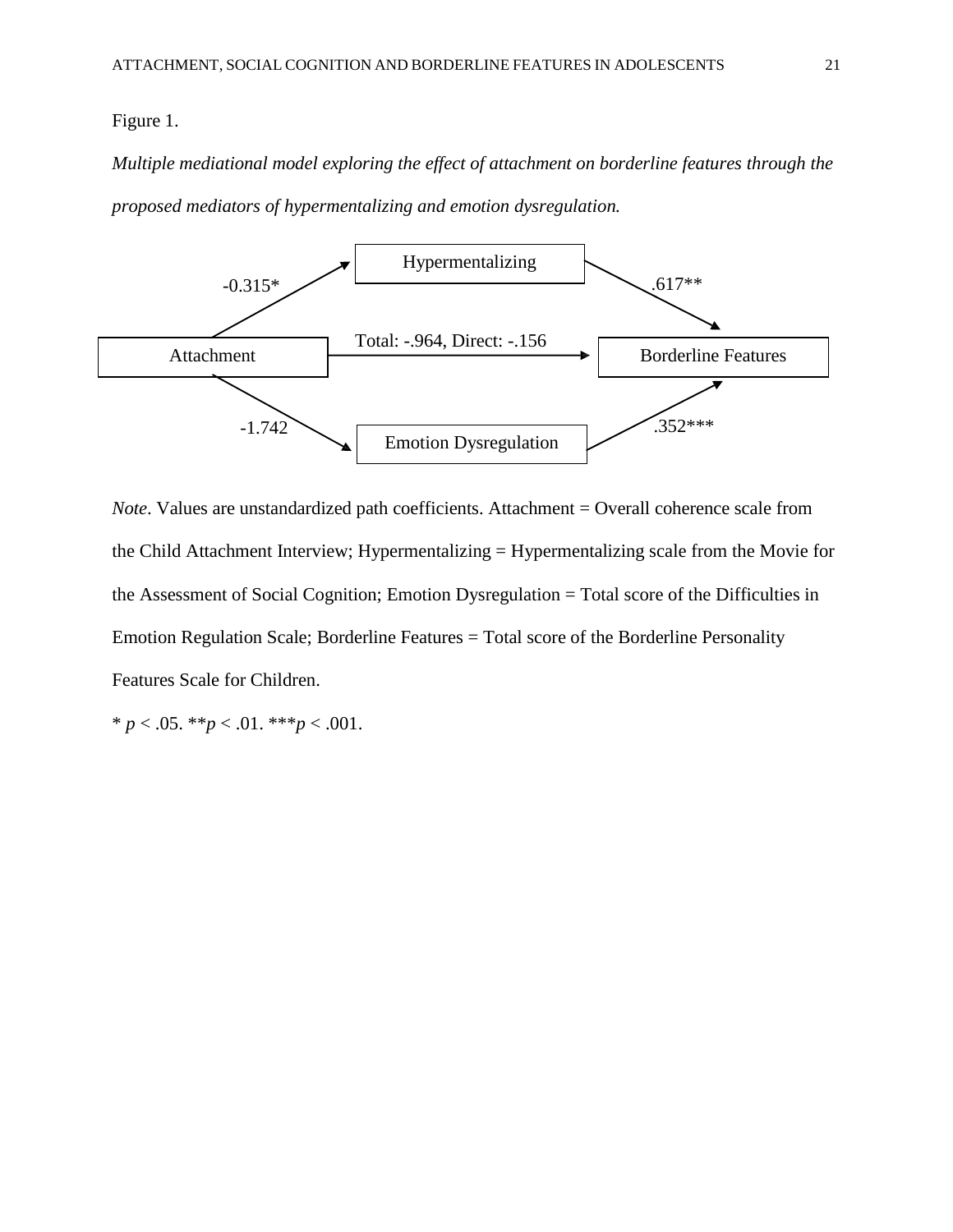References

- <span id="page-21-0"></span>**1.** Miller AL, Muehlenkamp JJ, Jacobson CM. Fact or fiction: Diagnosing borderline personality disorder in adolescents. *Clinical Psychology Review.* Jul 2008;28(6):969-981.
- <span id="page-21-1"></span>**2.** Sharp C, Ha C, Michonski J, Venta A, Carbonne C. The diagnosis of Borderline Personality Disorder in adolescents: Evidence in support of the CI-BPD in a sample of adolescent inpatients. *Comprehensive Psychiatry.* 2012;53(6):765-774.
- **3.** Sharp C, Tackett JL. An idea whose time has come. In: Sharp C, Tackett JL, eds. *Handbook of Borderline Personality Disorder in Children and Adolescents*. New York: Springer; 2014:3-8.
- <span id="page-21-2"></span>**4.** Sharp C, Kim S. Recent advances in the developmental aspects of borderline personality disorder. *Current Psychiatry Reviews.* 2015;17(21):1-9.
- <span id="page-21-3"></span>**5.** Chanen AM, Jackson HJ, McGorry PD, Allot KA, Clarkson V, Yuen HP. Two-year stability of personality disorder in older adolescent outpatients. *J Pers Disord.* Dec 2004;18(6):526-541.
- **6.** Grilo CM, McGlashan TH, Quinlan DM, Walker ML, Greenfeld D, Edell WS. Frequency of personality disorders in two age cohorts of psychiatric inpatients. *American Journal of Psychiatry.* Jan 1998;155(1):140-142.
- <span id="page-21-4"></span>**7.** Guile JM, Greenfield BG. Introduction personality disorders in childhood and adolescence. *Canadian Child and Adolescent Psychiatry Review.* 2004;13(3):51-52.
- <span id="page-21-5"></span>**8.** Chanen AM, Jovev M, Jackson HJ. Adaptive functioning and psychiatric symptoms in adolescents with borderline personality disorder. *The Journal of clinical psychiatry.* Feb 2007;68(2):297-306.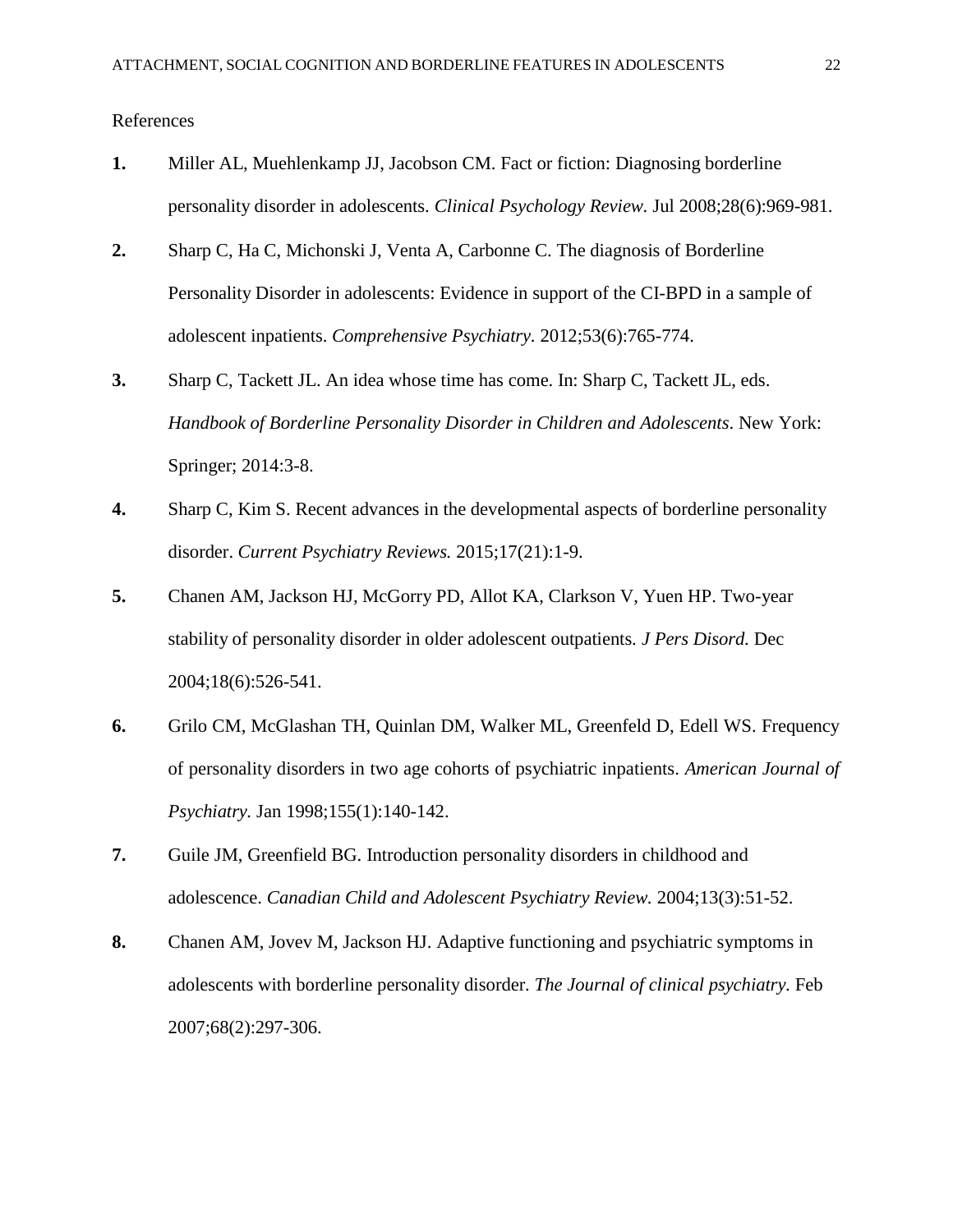- <span id="page-22-0"></span>**9.** Miller AL, Neft D, Golombeck NEHP. Borderline personality disorder and adolescence. In: Hoffman P, Steiner-Grossman P, eds. *Borderline personality disorder: Meeting the challenges to successful treatment*2008.
- <span id="page-22-1"></span>**10.** Winograd G, Cohen P, Chen H. Adolescent borderline symptoms in the community: prognosis for functioning over 20 years. *J Child Psychol Psychiatry.* Sep 2008;49(9):933- 941.
- <span id="page-22-2"></span>**11.** Beauchaine TP, Neuhaus E, Brenner SL, Gatzke-Kopp L. Ten good reasons to consider biological processes in prevention and intervention research. *Development and Psychopathology.* Sum 2008;20(3):745-774.
- <span id="page-22-3"></span>**12.** Gunderson JG, Singer MT. Defining Borderline Patients - Overview. *American Journal of Psychiatry.* 1975;132(1):1-10.
- **13.** Kernberg O. Borderline personality organization. *J Am Psychoanal Assoc.* Jul 1967;15(3):641-685.
- <span id="page-22-4"></span>**14.** Levy KN. The implications of attachment theory and research for understanding borderline personality disorder. *Development and Psychopathology.* Fal 2005;17(4):959- 986.
- **15.** Levy KN, Meehan KB, Weber M, Reynoso J, Clarkin JF. Attachment and borderline personality disorder: Implications for psychotherapy. *Psychopathology.* 2005;38(2):64- 74.
- <span id="page-22-5"></span>**16.** Carlson EA, Egeland B, Sroufe LA. A prospective investigation of the development of borderline personality symptoms. *Dev Psychopathol.* Fall 2009;21(4):1311-1334.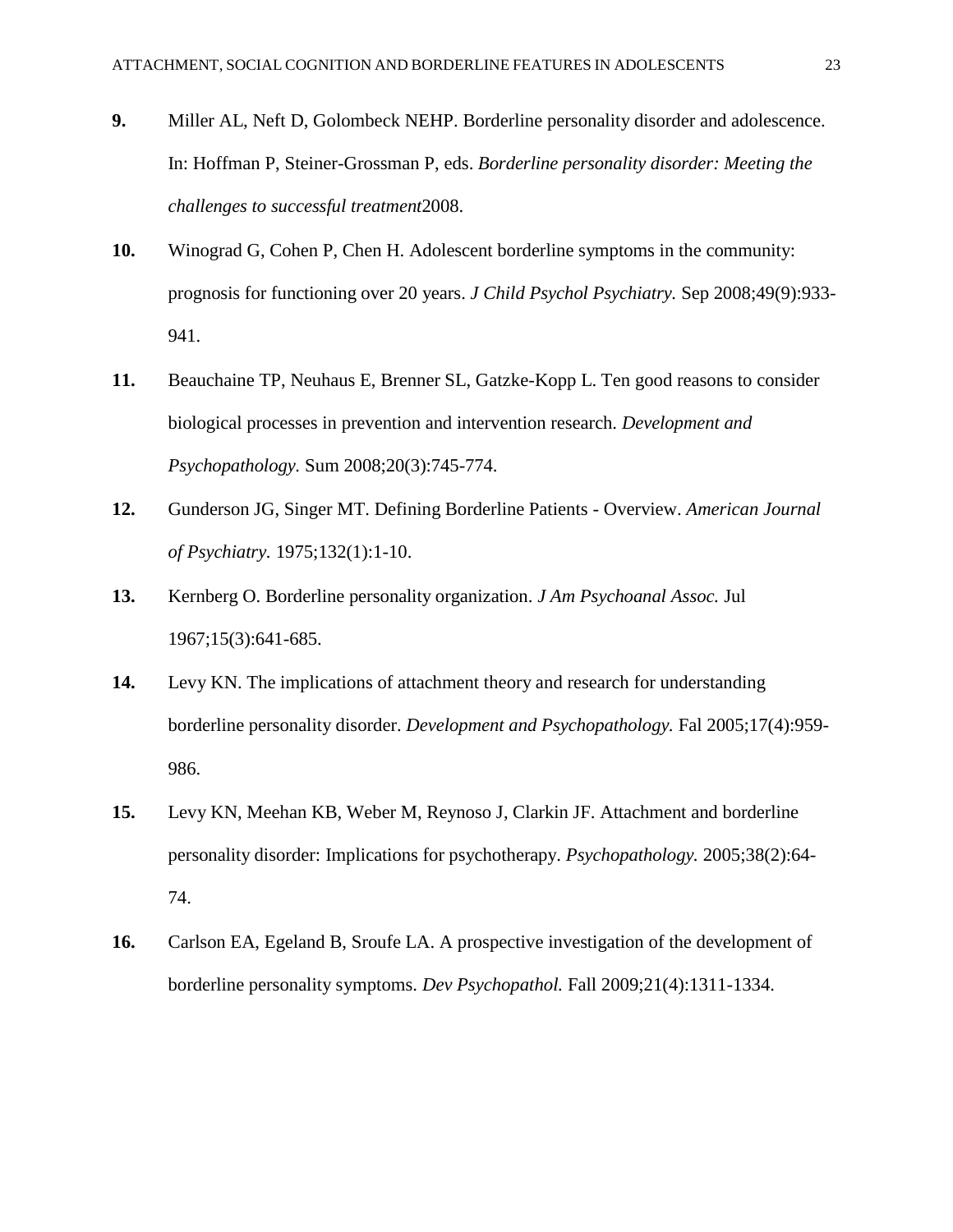- **17.** Bezirganian S, Cohen P, Brook JS. The impact of mother-child interaction on the development of borderline personality disorder. *Am J Psychiatry.* Dec 1993;150(12):1836-1842.
- **18.** Lyons-Ruth K. Contributions of the mother-infant relationship to dissociative, borderline, and conduct symptoms in young adulthood. *Infant Ment Health J.* May-Jun 2008;29(3):203-218.
- <span id="page-23-0"></span>**19.** Bateman AW, Fonagy P. *Mentalization-based treatment of borderline personality disorder*. New York, NY: Oxford University Press; 2012.
- <span id="page-23-1"></span>**20.** Fonagy P. Thinking about thinking: Some clinical and theoretical considerations in the treatment of a borderline patient. *International Journal of Psycho-Analysis.* 1991;72:639- 656.
- **21.** Fonagy P, Gergely G, Jurist EL, Target M. *Affect regulation, mentalization, and the development of self*. New York: Other Press; 2002.
- <span id="page-23-2"></span>**22.** Dimaggio G, Lysaker PH. Metacognition and mentalizing in the psychotherapy of patients with psychosis and personality disorders. *J Clin Psychol.* Feb 2015;71(2):117- 124.
- <span id="page-23-3"></span>**23.** Schilling L, Wingenfeld K, Lowe B, et al. Normal mind-reading capacity but higher response confidence in borderline personality disorder patients. *Psychiat Clin Neuros.* Jun 2012;66(4):322-327.
- <span id="page-23-4"></span>**24.** Semerari A, Carcione A, Dimaggio G, Nicolo G, Procacci M. Understanding minds: Different functions and different disorders? The contribution of psychotherapy research. *Psychother Res.* Jan 2007;17(1):106-119.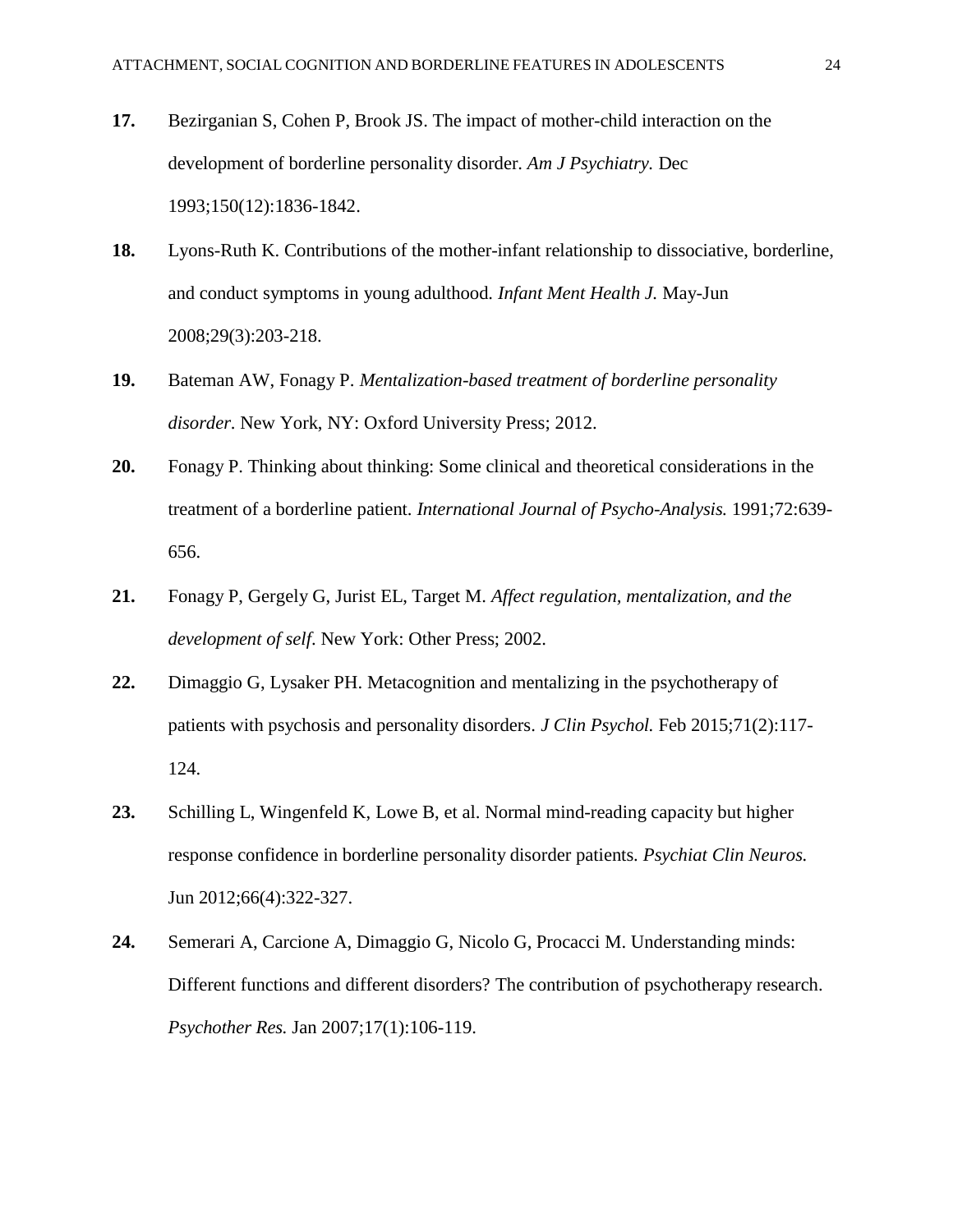- <span id="page-24-0"></span>**25.** Fonagy P, Luyten P. A developmental, mentalization-based approach to the understanding and treatment of borderline personality disorder. *Dev Psychopathol.* Fall 2009;21(4):1355-1381.
- **26.** Sharp C, Fonagy P. Social cognition and attachment-related disorders. In: Sharp C, Fonagy P, Goodyer IM, eds. *Social cognition and developmental psychopathology*. Oxford: Oxford University Press; 2008.
- <span id="page-24-1"></span>**27.** Sharp C, Sieswerda S. The Social-Cognitive Basis of Borderline and Antisocial Personality Disorder: Introduction. *Journal of Personality Disorders.* Feb 2013;27(1):1- 2.
- <span id="page-24-2"></span>**28.** Jennings TC, Hulbert CA, Jackson HJ, Chanen AM. Social Perspective Coordination in Youth with Borderline Personality Pathology. *Journal of Personality Disorders.* Feb 2012;26(1):126-140.
- <span id="page-24-4"></span>**29.** Sharp C, Pane H, Ha C, et al. Theory of Mind and Emotion Regulation Difficulties in Adolescents With Borderline Traits. *Journal of the American Academy of Child and Adolescent Psychiatry.* Jun 2011;50(6):563-573.
- <span id="page-24-3"></span>**30.** Bretherton I, Bates E, Benigni L, Camaioni L, Volterra V. Relationships between cognition, communication, and quality of attachment. In: Bates E, Benigni L, Bretherton I, Camaioni L, Volterra V, eds. *The emergence of symbols: Cognition and communication in infancy*. New York: Academic Press; 1979:223-269.
- **31.** Laranjo J, Bernier A, Meins E, Carlson SM. The roles of maternal mind-mindedness and infant security of attachment in predicting preschoolers' understanding of visual perspective taking and false belief. *Journal of Experimental Child Psychology.* Sep 2014;125:48-62.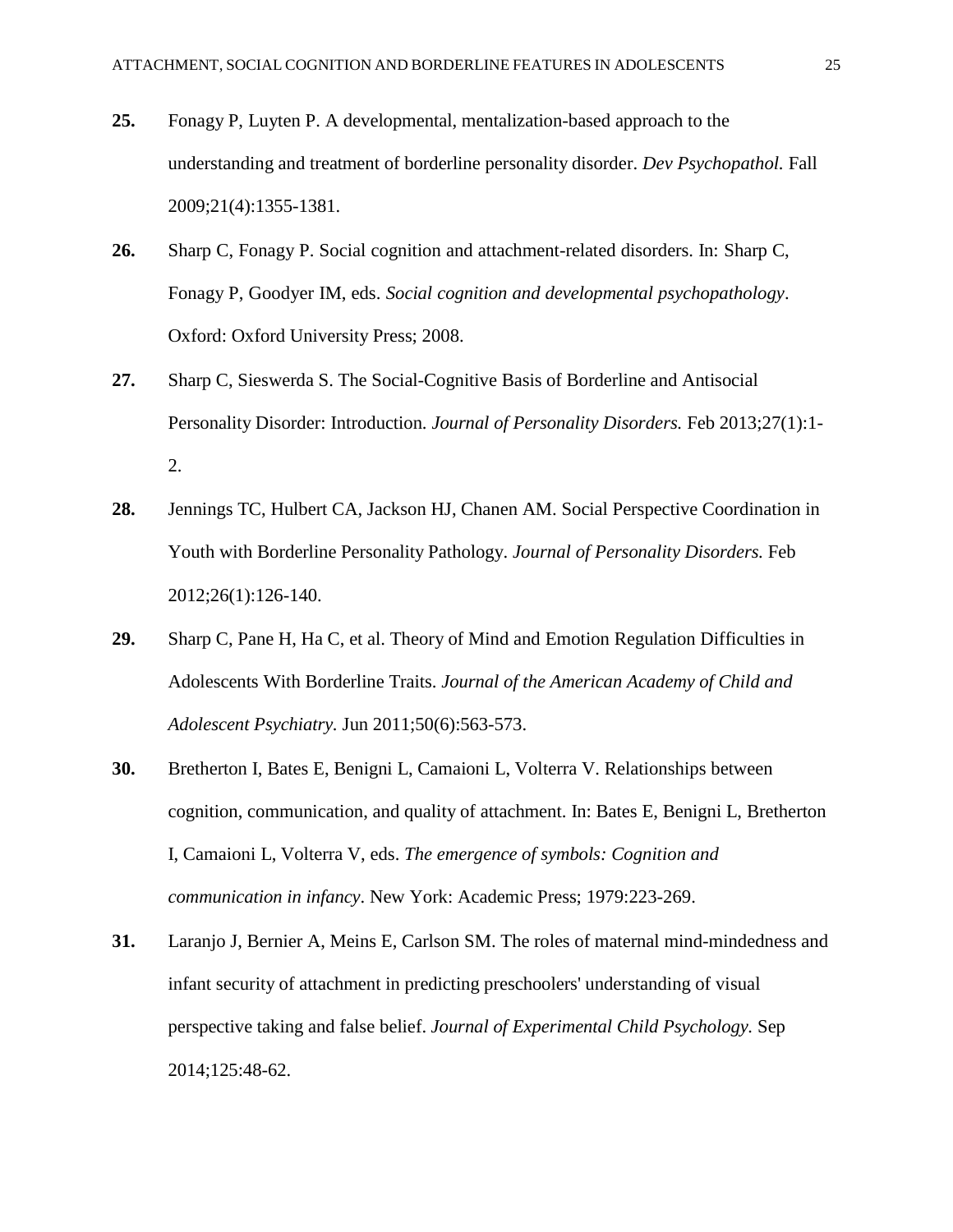- <span id="page-25-0"></span>**32.** Harris PL, de Rosnay M, Pons F. Language and children's understanding of mental states. *Curr Dir Psychol Sci.* Apr 2005;14(2):69-73.
- **33.** de Rosnay M, Harris PL. Individual differences in children's understanding of emotion: The roles of attachment and language. *Attachment and Human Development.* 2002;4(1):39-45.
- <span id="page-25-1"></span>**34.** Dykas MJ, Cassidy J. Attachment and the processing of social information across the life span: theory and evidence. *Psychol Bull.* Jan 2011;137(1):19-46.
- <span id="page-25-2"></span>**35.** Linehan MM. *Cognitive-behavioral treatment of borderline personality disorder*. New York: The Guildford Press; 1993.
- <span id="page-25-3"></span>**36.** Cassidy J. Emotion regulation: influences of attachment relationships. *Monographs of the Society for Research in Child Development.* 1994;59(2-3): 228-249.
- **37.** Mikulincer M, Shaver PR, Pereg D. Attachment theory and affect regulation: The dynamics, development, and cognitive consequences of attachment-related strategies. *Motiv Emotion.* Jun 2003;27(2):77-102.
- <span id="page-25-4"></span>**38.** Kim S, Sharp C, Carbone C. The Protective Role of Attachment Security for Adolescent Borderline Personality Disorder Features via Enhanced Positive Emotion Regulation Strategies. *Personality Disorders-Theory Research and Treatment.* Apr 2014;5(2):125- 136.
- <span id="page-25-5"></span>**39.** Putnam KM, Silk KR. Emotion dysregulation and the development of borderline personality disorder. *Development and Psychopathology.* Fal 2005;17(4):899-925.
- <span id="page-25-6"></span>**40.** Hankin BL, Barrocas AL, Jenness J, et al. Association between 5-HTTLPR and Borderline Personality Disorder Traits among Youth. *Frontiers in psychiatry / Frontiers Research Foundation.* 2011;2:6.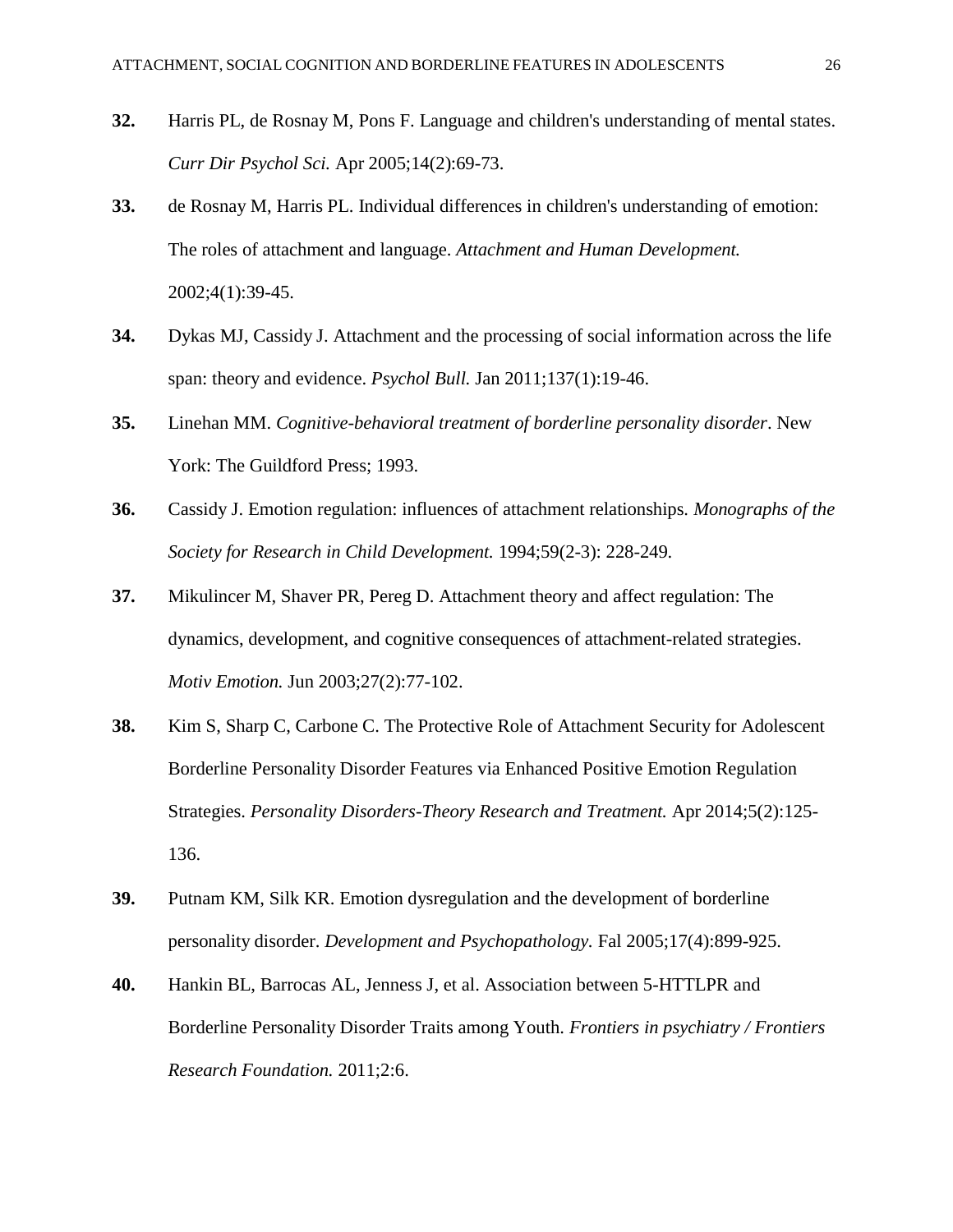- <span id="page-26-0"></span>**41.** Fraley RC, Spieker SJ. Are infant attachment patterns continuously or categorically distributed? A taxometric analysis of strange situation behavior. *Dev Psychol.* May 2003;39(3):387-404.
- <span id="page-26-1"></span>**42.** Target M, Fonagy P, Shmueli-Goetz Y, Data A, Schneider T. *The Child Attachment Interview (CAI) Protocol*. London: University College London; 2007.
- <span id="page-26-2"></span>**43.** Shmueli-Goetz Y, Target M, Fonagy P, Datta A. The Child Attachment Interview: a psychometric study of reliability and discriminant validity. *Dev Psychol.* Jul 2008;44(4):939-956.
- **44.** Sharp C, Ha C, Carbone C, et al. Hypermentalizing in adolescent inpatients: treatment effects and association with borderline traits. *J Pers Disord.* Feb 2013;27(1):3-18.
- <span id="page-26-3"></span>**45.** Sharp C, Vanwoerden S. Hypermentalizing in Borderline Personality Disorder: A model and some data. *Journal of Infant, Child, and Adolescent Psychotherapy.* in press.
- <span id="page-26-4"></span>**46.** Sharp C. The social-cognitive basis of borderline personality disorder: A theory of hypermentalizing. In: Sharp C, Tackett J, eds. *The handbook of borderline personality disorder in children and adolescents*. New York: Springer; 2014.
- <span id="page-26-5"></span>**47.** Semerari A, Carcione A, Dimaggio G, Nicolo G, Pedone R, Procacci M. Metarepresentative functions in Borderline Personality Disorder. *Journal of Personality Disorders.* Dec 2005;19(6):690-710.
- <span id="page-26-6"></span>**48.** Gratz KL, Roemer L. Multidimensional assessment of emotion regulation and dysregulation: Development, factor structure and initial validation of the Difficulties in Emotion Regulation Scale. *Journal of Psychopathology and Behavioral Assessment.* 2004;26(1):41-54.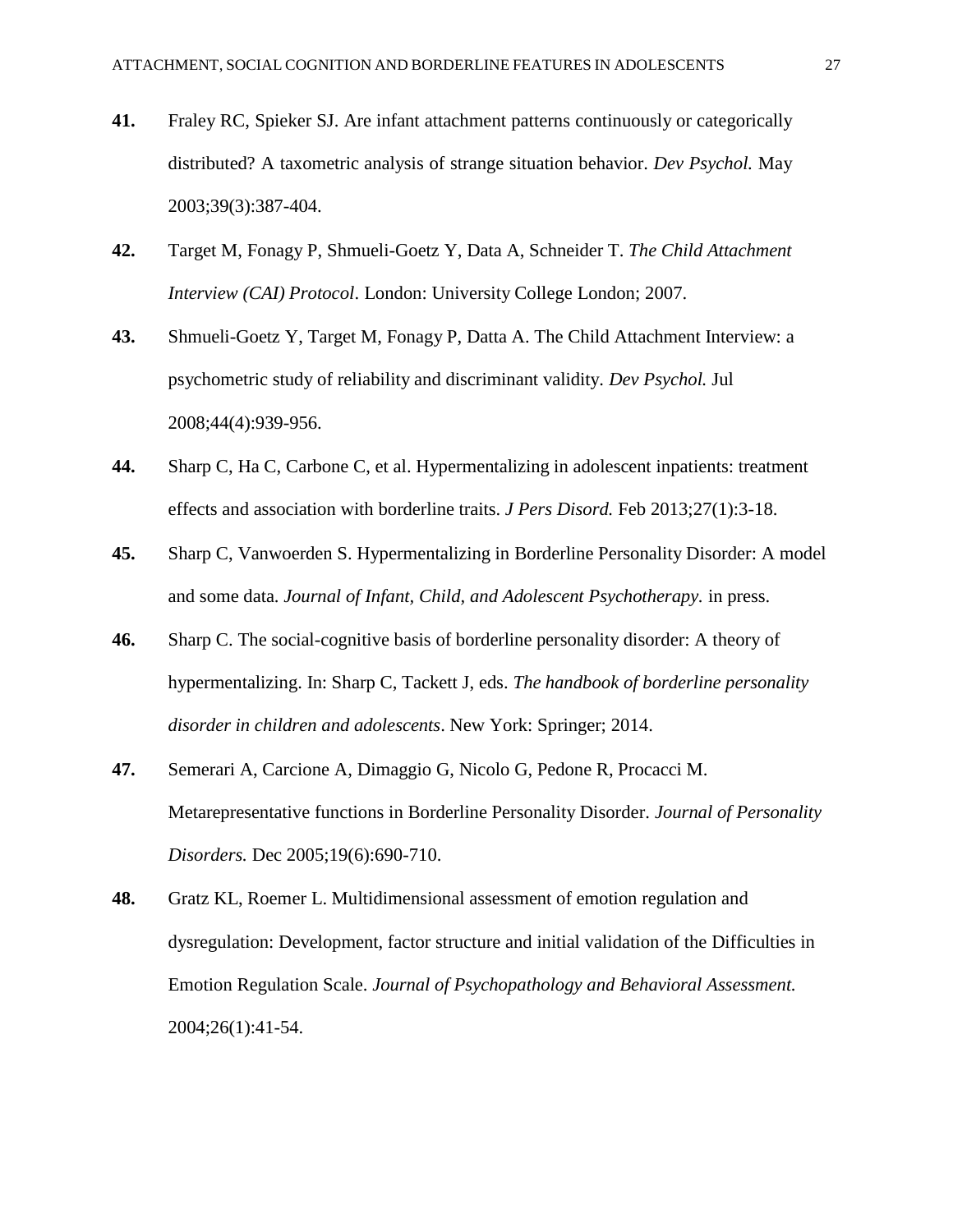- <span id="page-27-0"></span>**49.** Astington JW, Jenkins JM. Theory of mind development and social understanding. *Cognition and Emotion.* 1995;9(2-3):151-165 URLJ: [http://www](http://www/) tandf co uk/journals/ /02699931 html.
- <span id="page-27-1"></span>**50.** Paris J. Gender differences in personality traits and disorders. *Curr Psychiatry Rep.* Feb 2004;6(1):71-74.
- <span id="page-27-2"></span>**51.** Sharp C. Theory of mind and conduct problems in children: Deficits in reading the 'emotions of the eyes'. *Cognition and Emotion.* 2008;22(6):1149-1158.
- <span id="page-27-3"></span>**52.** Kyte Z, Goodyer I. Social cognition in depressed children and adolescents. In: Sharp C, Fonagy P, Goodyer I, eds. *Social cognition and developmental psychopathology*. Oxford: Oxford University Press; 2008:201-237.
- <span id="page-27-4"></span>**53.** Achenbach TM, Rescorla LA. *Manual for ASEBA school-age forms and profiles*. Burlington: University of Vermont, Research Center for Children, Youth and Families; 2001.
- <span id="page-27-5"></span>**54.** Venta A, Shmueli-Goetz Y, Sharp C. Assessing Attachment in Adolescence: A Psychometric Study of the Child Attachment Interview. *Psychol Assessment.* Mar 2014;26(1):238-255.
- <span id="page-27-6"></span>**55.** Dziobek I, Fleck S, Kalbe E, et al. Introducing MASC: a movie for the assessment of social cognition. *J Autism Dev Disord.* Jul 2006;36(5):623-636.
- <span id="page-27-7"></span>**56.** Crick NR, Murray-Close D, Woods K. Borderline personality features in childhood: a short-term longitudinal study. *Dev Psychopathol.* Fall 2005;17(4):1051-1070.
- <span id="page-27-8"></span>**57.** Morey LC. *Personality Asssessment Inventory- Adolescent Professional Manual*. Odessa, Florida: Psychological Assessment Resources; 2007.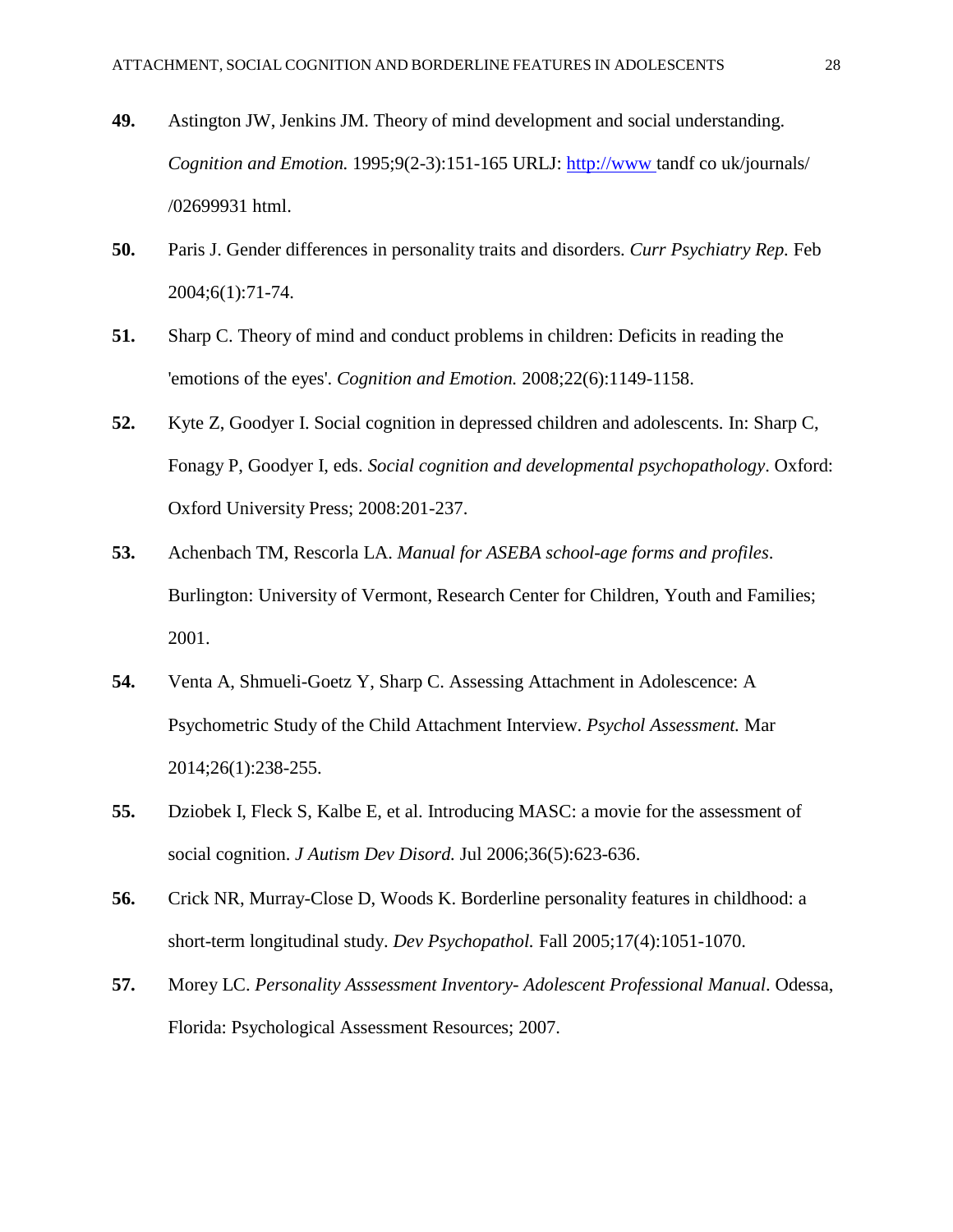- <span id="page-28-0"></span>**58.** Sharp C, Fonagy P, Allen JG. Posttraumatic Stress Disorder: A Social-Cognitive Perspective. *Clin Psychol-Sci Pr.* Sep 2012;19(3):229-240.
- <span id="page-28-1"></span>**59.** Cassidy J, Ziv Y, Mehta TG, Feeney BC. Feedback seeking in children and adolescents: associations with self-perceptions, attachment representations, and depression. *Child Dev.* Mar-Apr 2003;74(2):612-628.
- <span id="page-28-2"></span>**60.** Dykas MJ, Woodhouse SS, Ehrlich KB, Cassidy J. Do adolescents and parents reconstruct memories about their conflict as a function of adolescent attachment? *Child Dev.* Sep-Oct;81(5):1445-1459.
- <span id="page-28-3"></span>**61.** Zimmermann P. Structure and functions of internal working models of attachment and their role for emotion regulation. *Attach Hum Dev.* Dec 1999;1(3):291-306.
- <span id="page-28-4"></span>**62.** Atkinson L, Leung E, Goldberg S, et al. Attachment and selective attention: disorganization and emotional Stroop reaction time. *Dev Psychopathol.* Winter 2009;21(1):99-126.
- <span id="page-28-5"></span>**63.** Mikulincer M. Attachment working models and the sense of trust: An exploration of interaction goals and affect regulation. *Journal of Personal and Social Psychology.* 1998;74:1209-1224.
- <span id="page-28-6"></span>**64.** Crowell JA, Treboux D, Gao Y, Fyffe C, Pan H, Waters E. Assessing secure base behavior in adulthood: development of a measure, links to adult attachment representations, and relations to couples' communication and reports of relationships. *Dev Psychol.* Sep 2002;38(5):679-693.
- <span id="page-28-7"></span>**65.** Slade A, Belsky J, Aber JL, Phelps JL. Mothers' representations of their relationships with their toddlers: links to adult attachment and observed mothering. *Dev Psychol.* May 1999;35(3):611-619.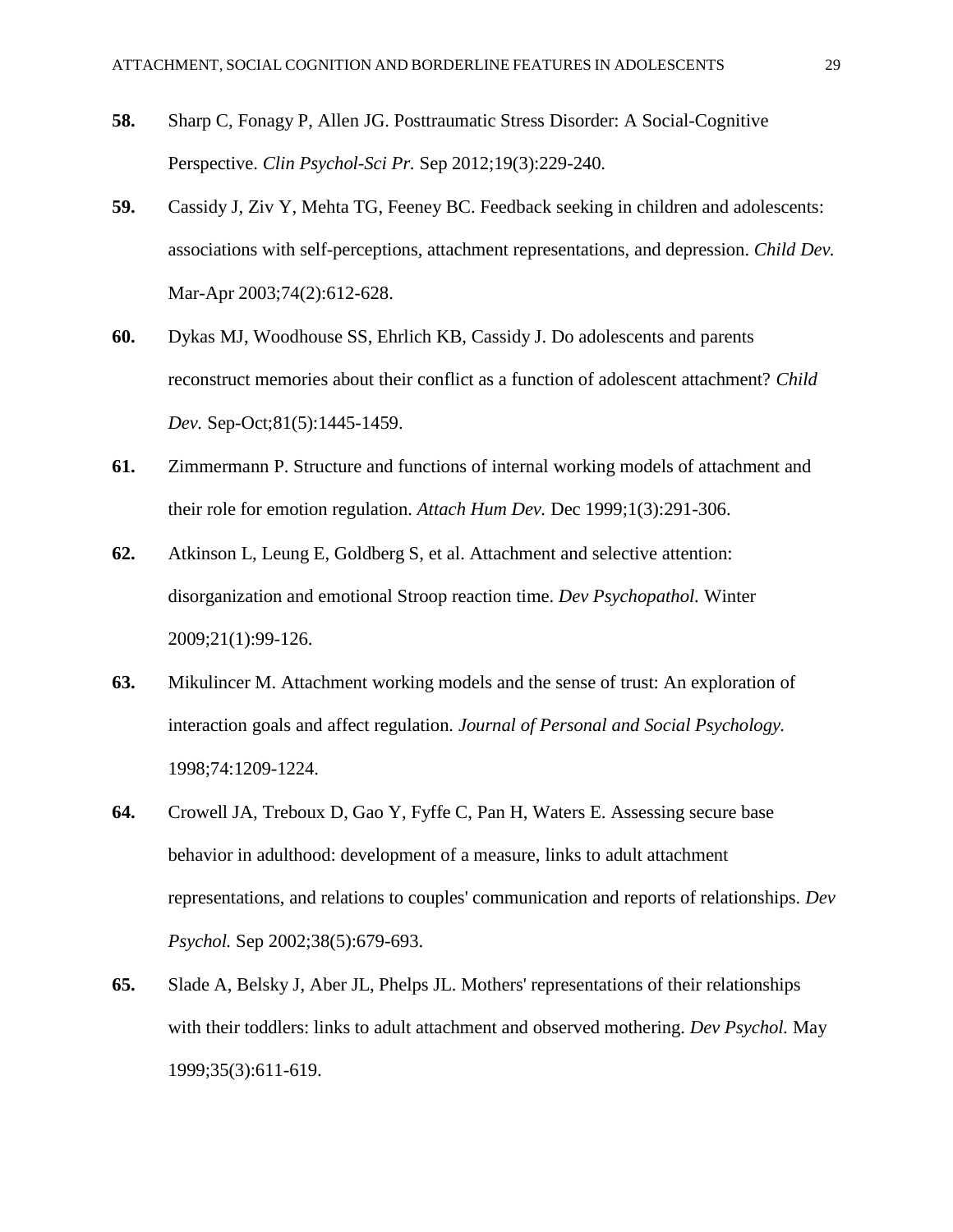- <span id="page-29-0"></span>**66.** Young JE, Klosko JS, Weishaar ME. *Schema Therapy: A practitioner's guide*. New York: Guilford Press; 2006.
- <span id="page-29-1"></span>**67.** Gunderson JG, Lyons-Ruth K. BPD'S interpersonal hypersensitivity phenotype: A geneenvironment-developmental model. *Journal of Personality Disorders.* Feb 2008;22(1):22-41.
- <span id="page-29-2"></span>**68.** Bokhorst CL, Bakermans-Kranenburg MJ, Fearon RMP, van IJzendoorn MH, Fonagy P, Schuengel C. The importance of shared environment in mother-infant attachment security: A behavioral genetic study. *Child Dev.* Nov-Dec 2003;74(6):1769-1782.
- <span id="page-29-3"></span>**69.** O'Connor TG, Croft CM. A twin study of attachment in preschool children. *Child Dev.* Sep-Oct 2001;72(5):1501-1511.
- <span id="page-29-4"></span>**70.** Fearon P, Shmueli-Goetz Y, Viding E, Fonagy P, Plomin R. The role of genes and the environment in individual differences in attachment security in adolescence: A behavioral genetic study. *Journal of Child Psychology and Psychiatry.* in press.
- <span id="page-29-5"></span>**71.** Liotti G, Gilbert P. Mentalizing, motivation, and social mentalities: Theoretical considerations and implications for psychotherapy. *Psychol Psychother-T.* Mar 2011;84(1):9-25.
- <span id="page-29-6"></span>**72.** Humphrey N. The social function of intellect. In: Bateson PPG, Hinde RA, eds. *Growing points in ethology*. Cambridge: Cambridge University Press; 1976:303-317.
- <span id="page-29-7"></span>**73.** Moll H, Tomasello M. Cooperation and human cognition: the Vygotskian intelligence hypothesis. *Philos T R Soc B.* Apr 29 2007;362(1480):639-648.
- <span id="page-29-8"></span>**74.** Hrdy S. *Mothers and others: The evolutionary origins of mutual understanding* Cambridge: Cambridge University Press; 2009.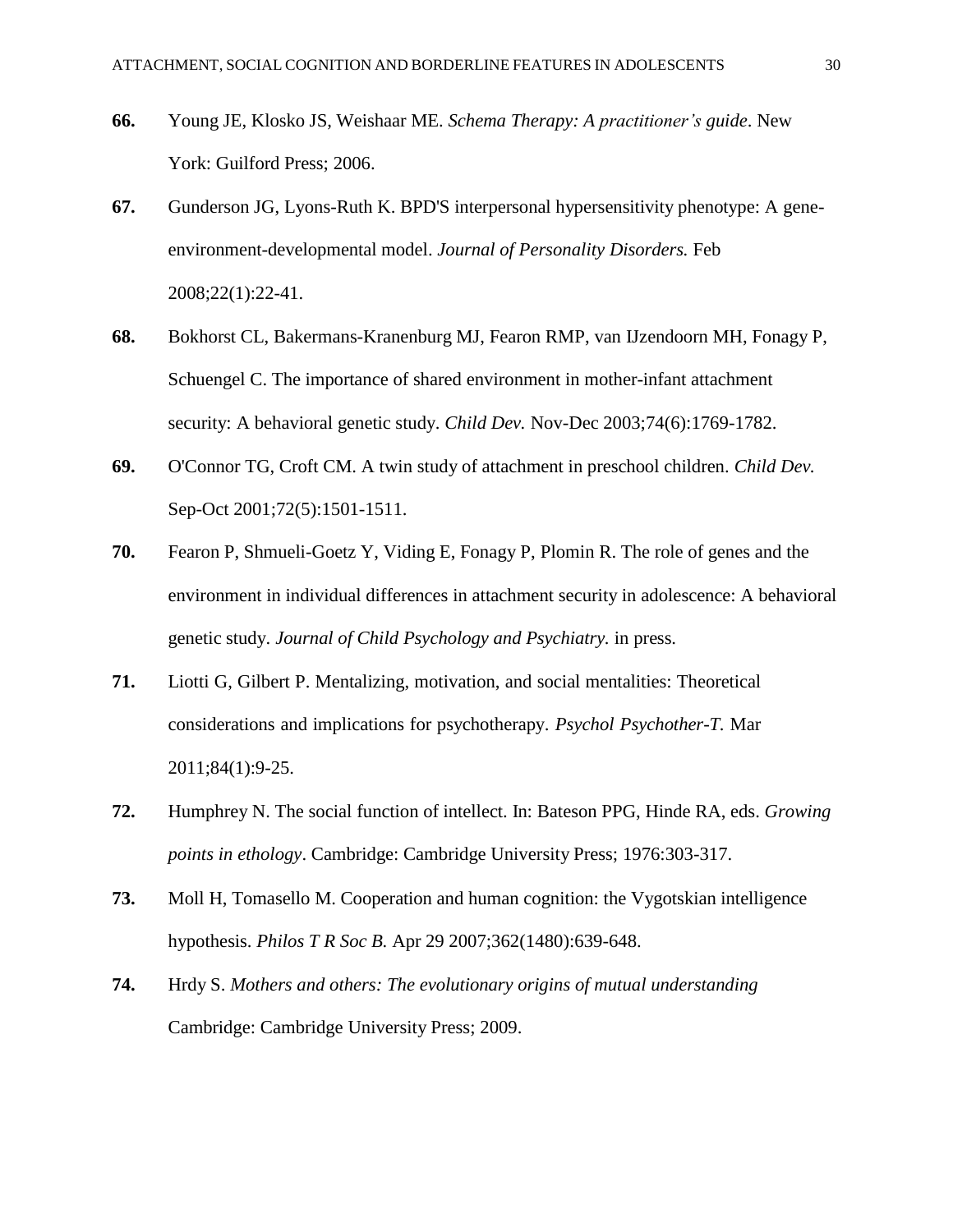- **75.** Hughes C, Dunn J. Understanding mind and emotion: longitudinal associations with mental-state talk between young friends. *Dev Psychol.* Sep 1998;34(5):1026-1037.
- <span id="page-30-0"></span>**76.** Bateman A, Fonagy P. Mentalizing and borderline personality disorder. In: Allen JG, Fonagy P, eds. *Handbook of mentalization-based treatment*. Hoboken, NJ: John Wiley & Sons; 2006:185-200
- <span id="page-30-1"></span>**77.** Mikulincer M, Shaver PR. *Attachment in adulthood: Structure, dynammics, and change*. New York: Guildford Press; 2007.
- <span id="page-30-2"></span>**78.** Semerari A, Colle L, Pellecchia G, et al. Metacognitive Dysfunctions in Personality Disorders: Correlations with Disorder Severity and Personality Styles. *Journal of Personality Disorders.* Dec 2014;28(6):751-766.